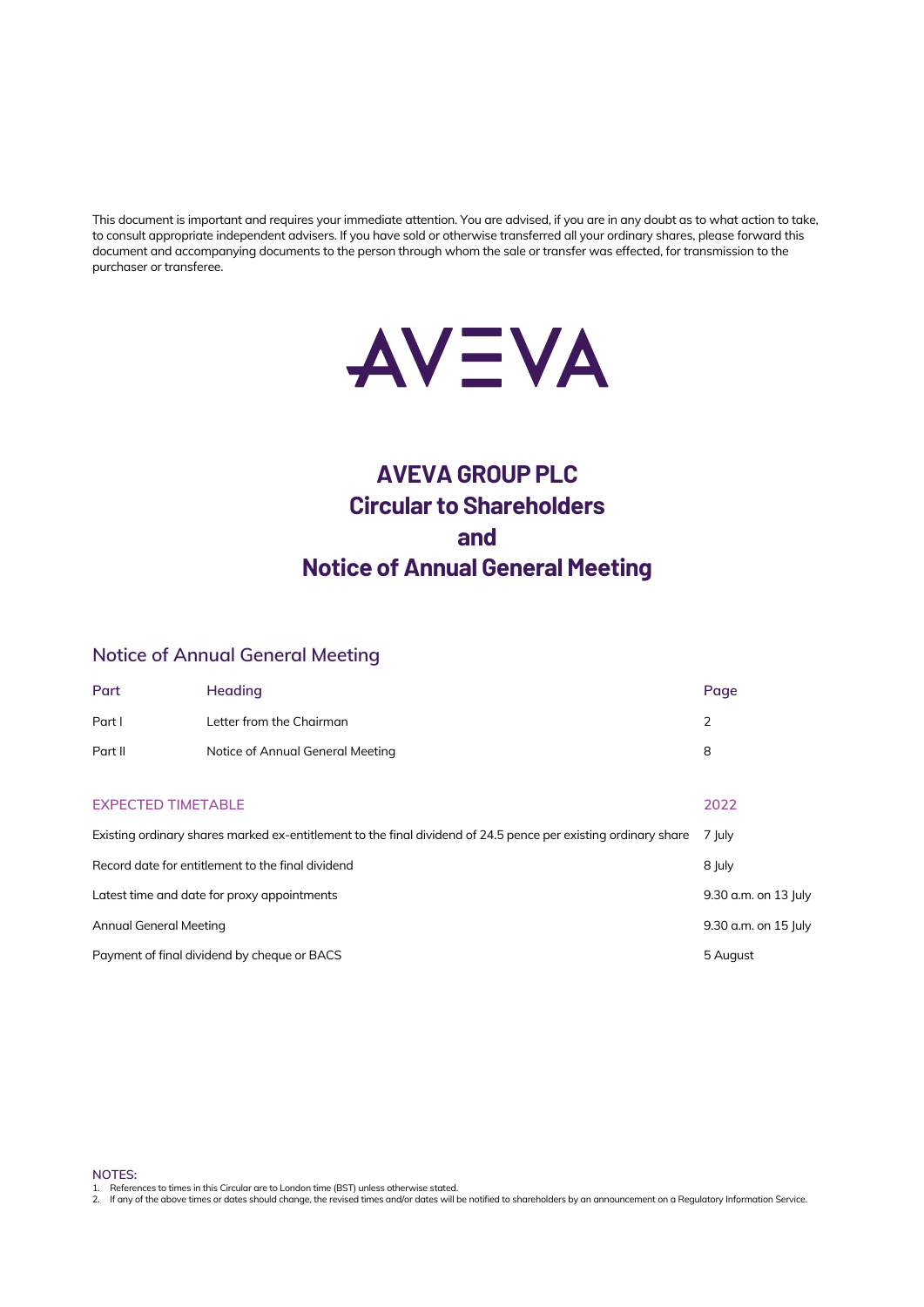LETTER FROM THE CHAIRMAN

# **Part I – Letter from the Chairman**

Registered office: High Cross Madingley Road Cambridge CB3 0HB

14 June 2022

Dear Shareholder

This Circular accompanies the Annual Report and Accounts 2022 ("**Annual Report**") of AVEVA Group plc (the "**Company**") for the year ended 31 March 2022. The purpose of this Circular is to explain certain elements of the business to be conducted at the Annual General Meeting ("**AGM**" or "**Meeting**").

# **NOTICE OF ANNUAL GENERAL MEETING**

You will find the Notice of Annual General Meeting of the Company, which is to be held on Friday, 15 July 2022 at 9.30 a.m., set out in Part II of this Circular.

We are keen to welcome shareholders in person to this year's AGM, particularly given the constraints we faced in 2020 and 2021 due to the Covid-19 pandemic. Shareholders intending to attend the AGM, should this be possible, are asked to register their intention as soon as practicable, and in any event by 9.30 a.m. on 13 July 2022, by emailing company.secretariat@aveva.com with the subject line "AGM 2022". For the avoidance of doubt, failure to register your attendance in advance will not preclude you from attending and voting in person at the AGM.

The health and safety of our shareholders, colleagues and other stakeholders is vitally important to the Company. Shareholders who plan to attend the AGM are asked not to do so if they are displaying any symptoms of Covid-19.

Should the situation change such that we consider it is no longer possible for shareholders to attend the Meeting as intended, we will notify shareholders by market announcement and via the Company's website at https://investors.aveva.com/results-and-key-documents. Should we have to change the arrangements in this way, it may be that we will not be in a position to accommodate shareholders beyond the minimum required to hold a quorate meeting which will be achieved through the attendance of employee shareholders.

We are also pleased to provide a facility for shareholders to follow the AGM remotely and to submit questions to the Board on the business of the Meeting, should they wish to do so. This can be done by accessing the Company's website at https://investors.aveva.com/results-andkey-documents and following the link to the webcast (the "Webcast"). Please note that viewing the AGM electronically via the Webcast will not constitute formal attendance by shareholders at the AGM and shareholders will not be able to vote via the Webcast. Shareholders planning to view the Webcast should submit their proxies as early as possible appointing the 'Chairman of the Meeting' as their proxy, as further detailed below.

We will continue to monitor UK Government guidelines. Please check the Company's website in the days leading up to the AGM to ensure you are informed of any changes.

We encourage all shareholders to submit their proxies as early as possible appointing the 'Chairman of the Meeting' as their proxy. This will ensure that your vote will be counted if ultimately you (or any other proxy you might otherwise appoint) are not able to attend the Meeting. Assuming that the AGM proceeds as planned, the appointment of the Chairman of the meeting as your proxy will not preclude you from attending and voting in person at the AGM. For more information on appointing a proxy, please refer to page 10 of this Circular. Proxy appointments must be received by no later than 9.30 a.m. on 13 July 2022.

# **Explanatory Notes to Resolutions**

## **(a) Resolution 2: Approval of Directors' Remuneration Report**

This resolution is to approve the Directors' Remuneration Report (excluding the summary of the Directors' Remuneration Policy) for the financial year ended on 31 March 2022. You can find this part of the report on pages 102 to 126 (excluding pages 106 to 111, which contain the Directors' Remuneration Policy) of the Annual Report for the year ended 31 March 2022. As this vote is an advisory vote no entitlement of a Director to remuneration is conditional on it. This resolution is put annually as required by the Companies Act 2006 (the "Act").

AVEVA GROUP PLC (Registered in England No. 2937296)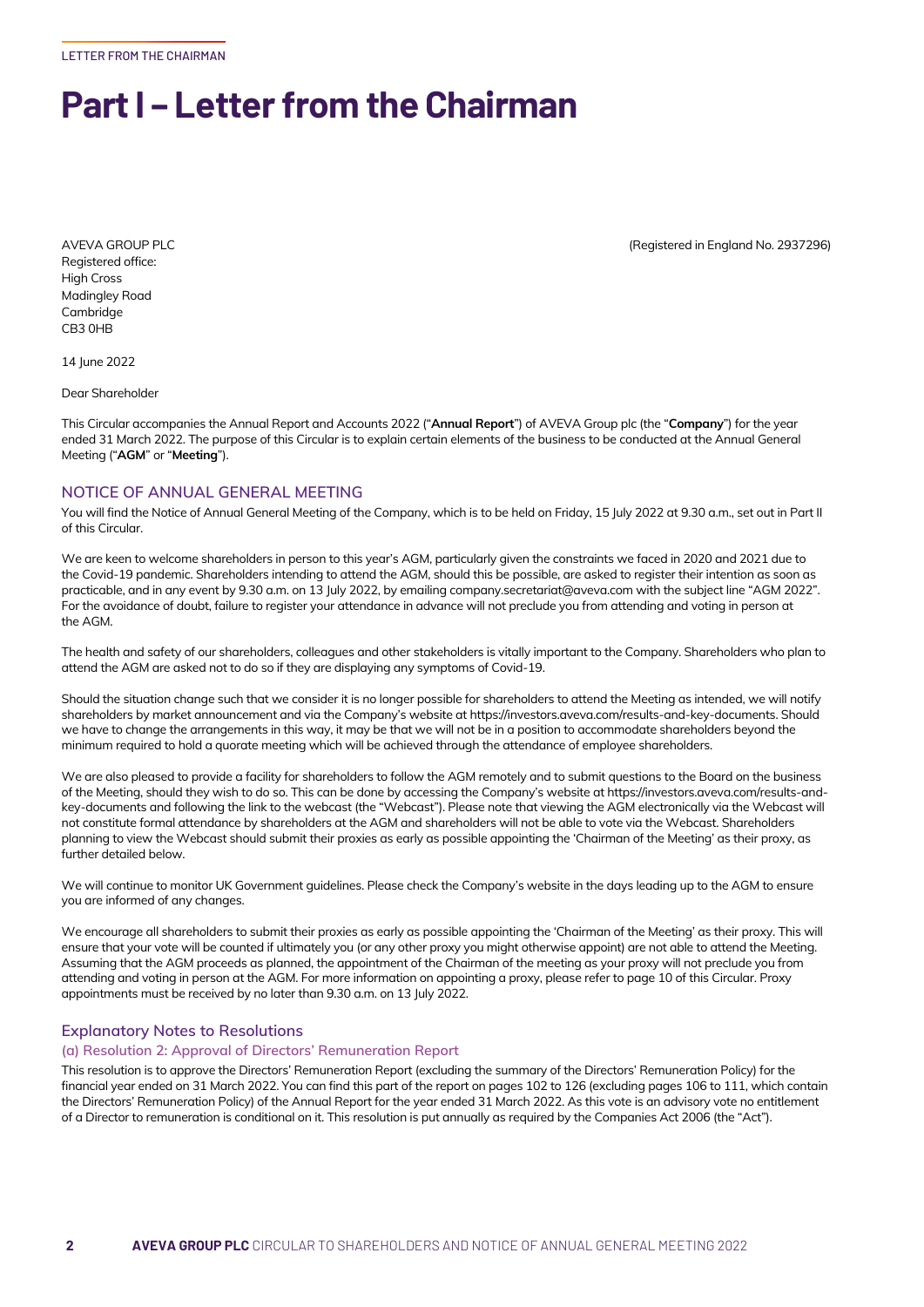# **(b) Resolution 3: Final Dividend**

This resolution is to declare a final dividend of 24.5 pence per ordinary share in respect of the year ended 31 March 2022 to shareholders on the register of members at the close of business on 8 July 2022, payable on 5 August 2022. Further details are set out on page 127 of the Annual Report.

# **(c) Resolutions 4 to 13: Election and Re-election of Directors**

There have been a number of changes to the membership of the Board since last year's AGM. Firstly, two Independent Non-Executive Directors are new to the Board:

- Dr Ayesha Khanna joined the Board on 28 October 2021 and is a member of the Remuneration Committee. Dr Khanna is a groundbreaking entrepreneur and business leader and has been a strategic advisor on artificial intelligence and smart cities to leading corporations and governments. As such, she brings leading international business experience and knowledge of the technology sector and artificial intelligence to the Board; and
- Anne Stevens joined the Board on 1 May 2022 and is a member of the Audit Committee and Remuneration Committee. Anne has a strong engineering background and substantial experience in the chemical and automotive industries, and also brings experience of holding non-executive positions with Lockheed Martin, Anglo American and Aston Martin Lagonda.

In addition, Hilary Maxson has been appointed by the Board as a Non-Executive Director. Hilary is Executive Vice President, Group Chief Financial Officer at Schneider Electric. Prior to joining Schneider Electric in 2017, Hilary held a variety of finance and business development positions across the globe, primarily in the power and utilities industry, as well as senior positions with AES Corporation. Hilary brings strong corporate finance and business development experience to the Board.

In accordance with best practice, the UK Corporate Governance Code and the Company's articles of association, each of Ayesha, Anne and Hilary will stand for election for the first time at this year's AGM. The Board considers that each of the Directors standing for election for the first time will make a strong contribution to the work of the Board and each brings a diverse range of skills and commercial experience to the Board.

# **Re-election**

In accordance with the UK Corporate Governance Code and the Company's articles of association, each of the Directors has decided to retire and offer themselves for re-election, excluding Jennifer Allerton who is not standing for re-election. The Board would like to thank Jennifer for her valuable contributions to the Board and the committees on which she has served.

Biographical details in respect of the Directors standing for election and re-election are set out in Appendix 3 and on pages 78 to 81 of the Annual Report.

In relation to the Directors who are standing for re-election, the Chairman is satisfied that, following a formal performance evaluation, each of those Directors continues to be effective and demonstrates commitment to their role and it is the Board's view that the Directors' biographies and the relevant sections of the Annual Report illustrate why each Director's contribution is, and continues to be, important to the Company's long-term sustainable success.

Resolutions 10 and 13 relate to the election of Ayesha Khanna and Anne Stevens and resolutions 7, 9 and 12 relate to the re-election of Christopher Humphrey, Paula Dowdy and Ron Mobed, who are all the Directors that the Board has determined are Independent Non-Executive Directors for the purposes of the UK Corporate Governance Code (the **"Independent Non-Executive Directors"**).

Under the Listing Rules, Schneider Electric SE (**"Schneider Electric"**) is a controlling shareholder of the Company. A controlling shareholder means any person who exercises, or controls on their own, or together with any person with whom they are acting in concert, 30% or more of the votes able to be cast on all or substantially all matters at general meetings of the Company. The Listing Rules require that the election or re-election of any Independent Non-Executive Director by shareholders must be approved by a majority vote of not only all ordinary shareholders of the Company but also of the independent shareholders of the Company (that is, the ordinary shareholders of the Company entitled to vote on the election of Directors who are not controlling shareholders of the Company).

Resolutions 7, 9, 10, 12 and 13 are being proposed as ordinary resolutions which all ordinary shareholders may vote on in the usual way. However, in addition, the Company will separately count the number of votes cast by independent shareholders in favour of each of the resolutions (as a proportion of the total votes cast by independent shareholders). The Company, when announcing the results of the Meeting in respect of resolutions 7, 9, 10, 12 and 13, will announce the results of both the vote of all ordinary shareholders of the Company and the vote of the independent shareholders of the Company.

Under the Listing Rules, if a resolution to elect or re-elect an Independent Non-Executive Director is not approved by a majority vote of both the ordinary shareholders as a whole, and the independent shareholders of the Company at the Meeting, a further resolution may be put forward to be approved by the ordinary shareholders as a whole at a meeting which must be held more than 90 days after, but within 120 days of, the Meeting when the first vote was held.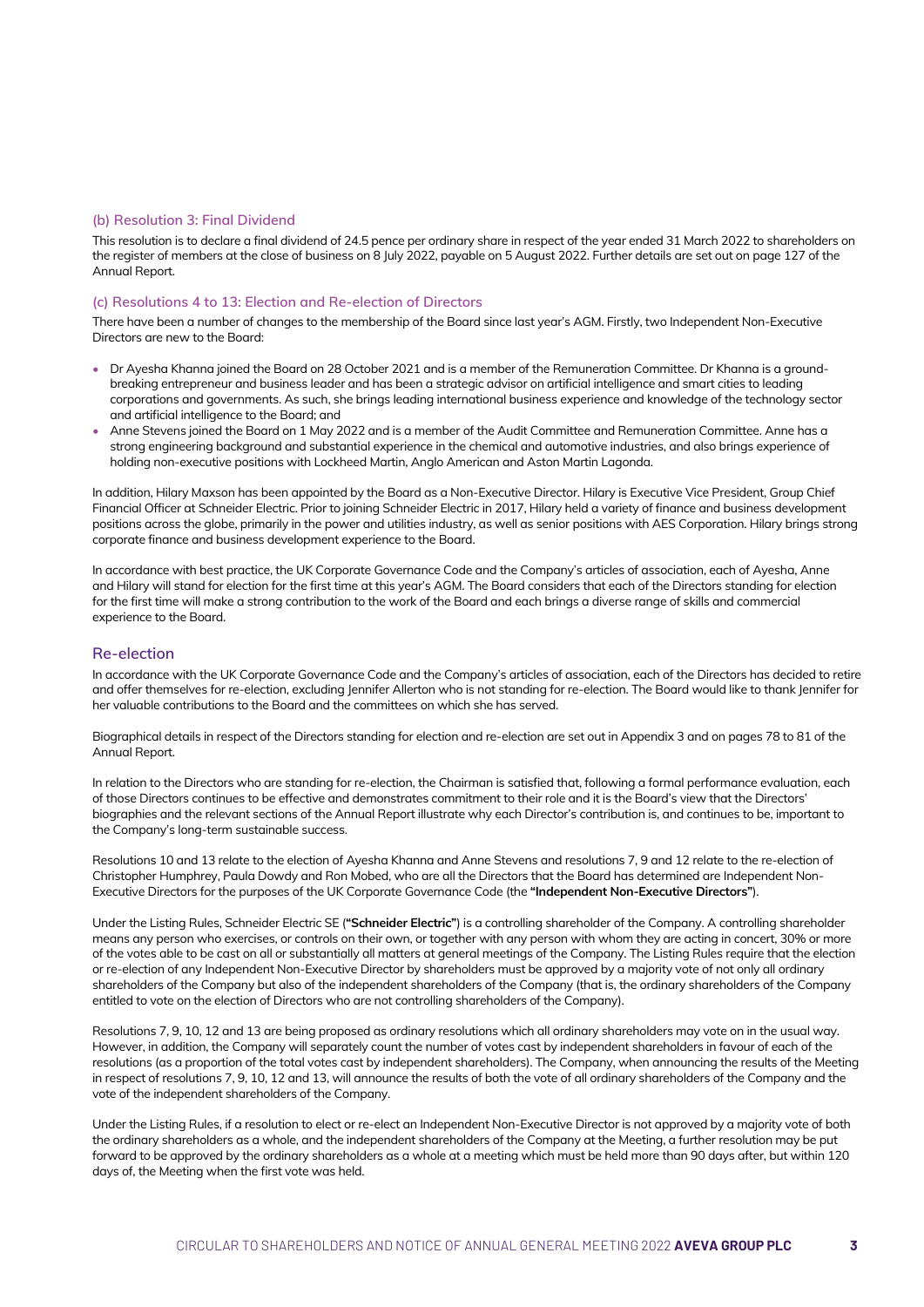Accordingly, if any of resolutions 7, 9, 10, 12 and 13 are not approved by a majority vote of the Company's independent shareholders at the Meeting, the relevant Independent Non-Executive Director(s) will be treated as having been re-elected only for the period from the date of the Meeting until the earlier of: (i) the close of any general meeting of the Company, convened for a date more than 90 days after, but within 120 days of, the Meeting, to propose a further resolution to re-elect him or her; (ii) the date which is 120 days after the Meeting; and (iii) the date of any announcement by the Board that it does not intend to hold a second vote. In the event that the relevant Independent Non-Executive Director's re-election is then approved by a majority vote of all ordinary shareholders at such second general meeting, he or she will then be treated as re-elected until the next AGM of the Company.

The Board has assessed whether the Independent Non-Executive Directors remain independent in accordance with the criteria contained in Provision 10 of the UK Corporate Governance Code and is content that each of the Independent Non-Executive Directors offering themselves for re-election is independent in character and judgment. The Company has received confirmation from each of the Independent Non-Executive Directors that, save as set out below in relation to Dr. Khanna, there is no existing or previous relationship, transaction or arrangement that the Independent Non-Executive Director has or had with the Company, nor with any of its Directors, the controlling shareholder of the Company or any associate of a controlling shareholder of the Company within the meaning of Listing Rule 13.8.17R(1).

In this context, the Board also considered an agreement which was disclosed to it by Dr Khanna prior to its execution. As disclosed at the time of her appointment, Dr. Khanna is the Co-Founder and CEO of ADDO AI PTE LTD (ADDO AI), an artificial intelligence solutions firm and incubator. It was proposed that ADDO AI enter into an agreement with the Company's controlling shareholder, Schneider Electric, whereby ADDO AI would provide HR service automation technology to Schneider Electric. The Board considered the fact that the agreement would not be material to either party and was on normal commercial terms. The Board concluded that Dr Khanna would continue to be without conflict and independent in character and judgement and without relationships or circumstances likely to affect, or which could appear to affect, her judgement.

The effectiveness of all Independent Non-Executive Directors is assessed as part of the Board's performance evaluation process. All of the Independent Non-Executive Directors are experienced, possessing a wide range of skills and expertise, and have a broad knowledge of the sector and geographies in which the Company operates, and, as a result of their experience, the Board considers that each Independent Non-Executive Director provides a valuable contribution and an impartial perspective to the Board's discussions and will be an effective director. In addition, the Board considers that each Independent Non-Executive Director is committed to their role and the long-term success of the Company whilst having regard to wider stakeholder interests. Details of Board independence are set out on page 91 of the Annual Report.

The Nomination and Governance Committee oversees the recruitment process for Independent Non-Executive Directors and engages the assistance of independent search consultants. Further details on the Board's selection and appointment process can be found on page 94 of the Annual Report.

At the conclusion of this year's AGM, subject to the election and re-election of the Directors as recommended by the Board, your Board will comprise a Non-Executive Chair, two Executive Directors, two Non-Executive Directors, and five Independent Non-Executive Directors.

## **(d) Resolutions 14 and 15: Appointment of auditor and authority for the directors to determine their remuneration**

As reported in the 2020 annual report, the Board agreed to tender the external audit contract for the Company during 2021. The Audit Committee oversaw a formal and comprehensive tender process for the external audit appointment. On the recommendation of the Audit Committee, the Board is recommending to shareholders the appointment of PricewaterhouseCoopers LLP as the Company's new auditors with effect for the year ending 31 March 2023. Accordingly, Resolution 14 proposes that PricewaterhouseCoopers LLP be appointed as auditors of the Company. Details of the tender process are provided in the Audit Committee Report on page 97 of the Annual Report. The Audit Committee assessed the candidates based on the experience of their proposed teams, their knowledge of the sectors in which the Company operates and their technical expertise. The second-choice candidate was KPMG. The Audit Committee has confirmed to the Board that its recommendation that PricewaterhouseCoopers LLP be appointed as the Company's auditors is free from third party influence and that no restrictive contractual provisions have been imposed on the Company regarding its choice of auditors.

Ernst & Young LLP (the Company's auditors for the year ended 31 March 2022) will not seek reappointment and will therefore cease to hold office at the conclusion of the Annual General Meeting. Ernst & Young LLP has given a statement of reasons in connection with their ceasing to hold office as auditor, which is set out in Appendix 1 on page 13 of this document. Special notice of this resolution has been given to the Company in accordance with the Act.

Resolution 15 proposes that the directors be authorised to determine the level of the auditors' remuneration.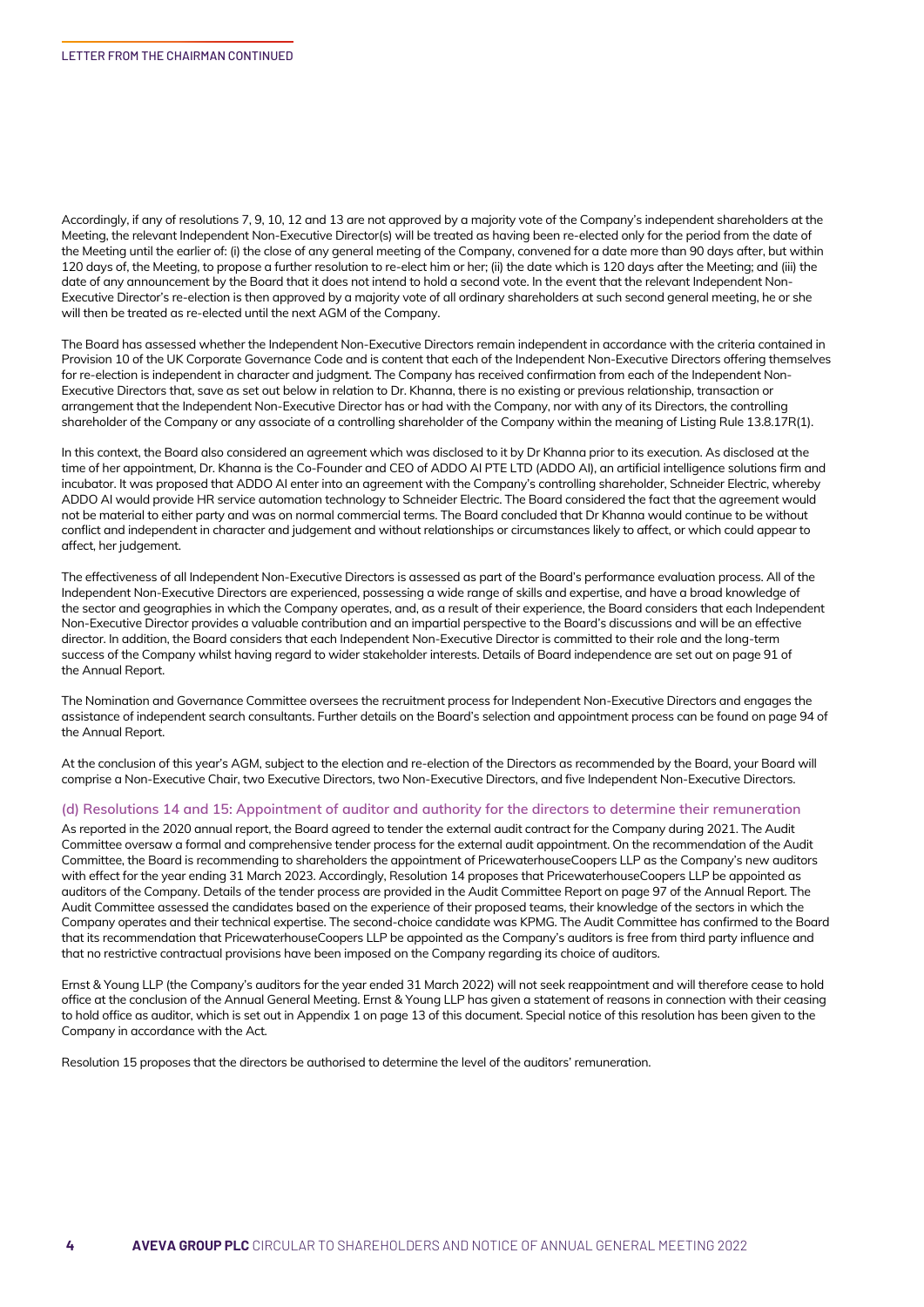## **(e) Resolution 16: Authority to make political donations**

Part 14 of the Act (sections 362 to 379) provides that political donations made by a company to: (i) political parties; (ii) other political organisations; and (iii) independent election candidates, or incurring political expenditure, must be authorised in advance by shareholders.

Although the Company does not make and does not intend to make political donations to political parties or political organisations or independent election candidates, or to incur political expenditure, the legislation is very broadly drafted and may catch business activities such as sponsorship, subscriptions, payment of expenses, paid leave for employees fulfilling certain political duties, and support for bodies representing the business community in policy review or reform. Shareholder approval is being sought on a precautionary basis only to allow the Company and any company which is a subsidiary of the Company, to continue to support the community and put forward its views to wider business and government interests, without running the risk of inadvertently breaching legislation. The Board is therefore seeking authority to make political donations and incur political expenditure not exceeding £50,000 in total.

## **(f) Resolution 17: Authority to allot shares**

The Directors may allot shares and grant rights to subscribe for, or convert any security into, shares only if authorised to do so by shareholders. The authority granted at the AGM held on 7 July 2021 is due to expire at this year's AGM. Accordingly, resolution 17 will be proposed as an ordinary resolution to grant new authorities to allot shares and grant rights to subscribe for, or convert any security into, shares: (a) up to an aggregate nominal amount of £3,574,803.47; and (b) in connection with a rights issue up to an aggregate nominal amount (reduced by allotments under part (a) of the resolution) of £7,149,606.94.

These amounts represent approximately 33.3% and approximately 66.6% respectively of the total issued ordinary share capital of the Company as at 7 June 2022 (being the latest practicable date prior to the publication of this Circular). If given, these authorities will expire at the AGM in 2023 or on 30 September 2023, whichever is the earlier. Where usage of these authorities exceeds the 33.3% level, the Directors will stand for re-election at the following AGM although it is the Directors' intention to stand for re-election annually in any event.

As at 7 June 2022 (being the latest practicable date prior to the publication of this Circular) the Company holds no treasury shares.

The Directors have no present intention of issuing shares pursuant to this authority.

# **(g) Resolution 18: Disapplication of pre-emption rights**

The Directors also require a power from shareholders to allot equity securities or sell treasury shares for cash otherwise than to existing shareholders pro rata to their holdings. The power granted at the AGM held on 7 July 2021 is due to expire at this year's AGM. Accordingly, resolution 18 will be proposed as a special resolution to grant such a power.

Apart from offers or invitations in proportion to the respective number of shares held, the power will be limited to the allotment of equity securities and sales of treasury shares for cash up to an aggregate nominal value of £536,220.52 (being 5% of the Company's issued ordinary share capital at 7 June 2022 (being the latest practicable date prior to the publication of this Circular)). If given, this power will expire on 30 September 2023 or at the conclusion of the AGM in 2023, whichever is the earlier. The figure of 5% reflects the Pre-Emption Group 2015 Statement of Principles for the disapplication of pre-emption rights (the "Statement of Principles").

The Directors will have due regard to the Statement of Principles in relation to any exercise of this power, in particular they do not intend to allot shares for cash on a non-pre-emptive basis pursuant to this power in excess of an amount equal to 7.5% of the total issued ordinary share capital of the Company excluding treasury shares in any rolling three-year period, without prior consultation with shareholders.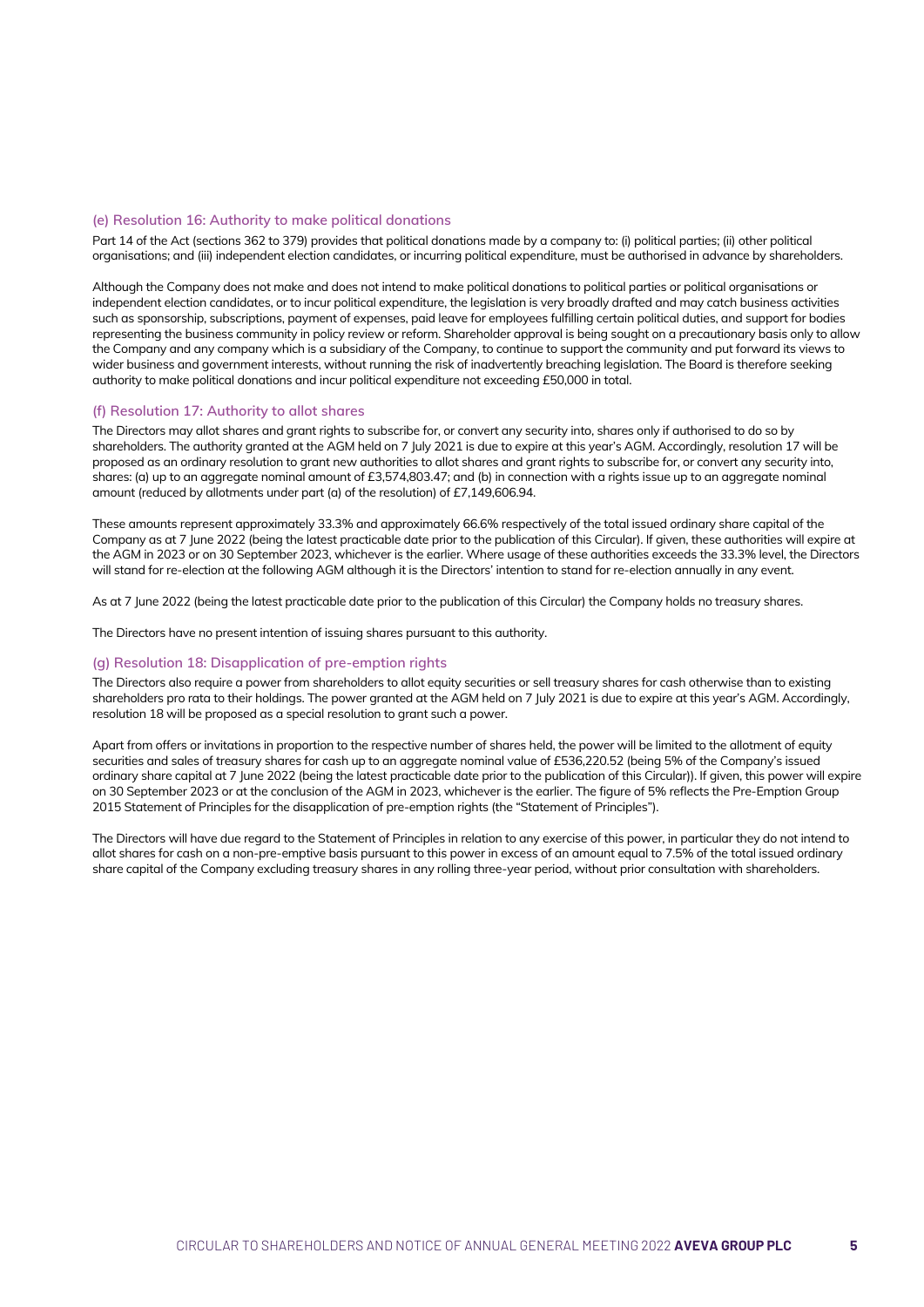## **(h) Resolution 19: Authority to repurchase Ordinary Shares**

Resolution 19, as set out in the notice convening the AGM, gives authority to the Company to purchase its own Ordinary Shares up to a maximum of 30,162,404 Ordinary Shares until the earlier of 30 September 2023 and the date of the next AGM in 2023. This represents 10% of the Ordinary Shares in issue at 7 June 2022, being the latest practicable date prior to the publication of this Circular. The Company's exercise of this authority is subject to the stated upper and lower limits on the price payable which reflects the requirements of the Financial Conduct Authority. Shares will only be repurchased if earnings per share are expected to be enhanced as a result and the Directors believe it is in the best interests of shareholders generally. To the extent that any shares so purchased are held in treasury, earnings per share will be enhanced until such time, if any, as such shares are resold or transferred out of treasury.

The Company has the choice of cancelling shares which have been repurchased or holding them as treasury shares (or a combination of both). Treasury shares are essentially shares which have been repurchased by the Company and which it is allowed to hold pending either reselling them for cash, cancelling them or, if authorised, using them for the purposes of its employee share plans.

The minimum price that may be paid for each Ordinary Share (exclusive of expenses) is 3 5/9 pence.

The maximum price (exclusive of expenses) that may be paid for each Ordinary Share is the higher of:

- i. an amount equal to 105% of the average of the middle market quotations for an Ordinary Share as derived from the London Stock Exchange Daily Official List for the five business days immediately preceding the day on which such share is contracted to be purchased; and
- ii. an amount equal to the higher of the price of the last independent trade of an Ordinary Share and the highest current independent bid for an Ordinary Share as derived from the London Stock Exchange Trading System (SETS).

The Directors believe that it is desirable for the Company to have this choice. Holding the repurchased shares as treasury shares would give the Company the ability to reissue them quickly and cost effectively and would provide the Company with additional flexibility in the management of its capital base. No dividends will be paid on, and no voting rights will be exercised, in respect of treasury shares. As of the latest practicable date prior to publication of this Circular, the Company has no warrants in issue in relation to the Ordinary Shares, nor does it hold any Ordinary Shares in treasury.

As at 7 June 2022 (being the latest practicable date prior to the publication of this Circular), there were 2,497,236 outstanding options granted under all share option plans operated by the Company which, if exercised, would represent 0.8% of the issued ordinary share capital of the Company at that date (excluding any shares held in treasury). If this authority and any existing authority were exercised in full and the shares repurchased were to be cancelled, such options, if exercised, would represent 0.9% of the issued ordinary share capital of the Company.

The Directors have no present intention for the Company to purchase its own Ordinary Shares pursuant to this authority.

If given, this power will expire on 30 September 2023 or at the conclusion of the AGM in 2023, whichever is the earlier.

#### **(i) Resolution 20: Amendment of Articles of Association**

It is proposed in resolution 20 to adopt new articles of association (the **"New Articles"**) in order to update the Company's current articles of association (the **"Current Articles"**). Please refer to Appendix 2 for a summary of the proposed New Articles.

A copy of the New Articles, along with a copy of the Current Articles marked to show all the changes proposed, will be available to view on the National Storage Mechanism https://data.fca.org.uk/#/nsm/nationalstoragemechanism and, together with a copy of the New Articles, will also be available for inspection on our website at https://investors.aveva.com/results-and-key-documents.

# **(j) Resolution 21: Notice required for shareholder meetings**

The regulation implementing the Shareholders' Rights Directive increased the notice period for general meetings of the Company to 21 days unless shareholders agree to a shorter notice period. On the basis of a resolution passed at the AGM held on 7 July 2021, the Company is currently able to call general meetings (other than an AGM) on 14 clear days' notice and would like to preserve this ability. Resolution 21 seeks such approval. The approval will be effective until the Company's next AGM in 2023, when it is intended that a similar resolution will be proposed. The Company will also need to meet the requirements for electronic voting under this Directive before it can call a general meeting on 14 days' notice.

The shorter notice period would not be used as a matter of routine for general meetings. However, the flexibility offered by this resolution will be used where, taking into account the circumstances, including whether the business of the meeting is time sensitive, the Directors consider this appropriate in relation to the business to be considered at the general meeting in question.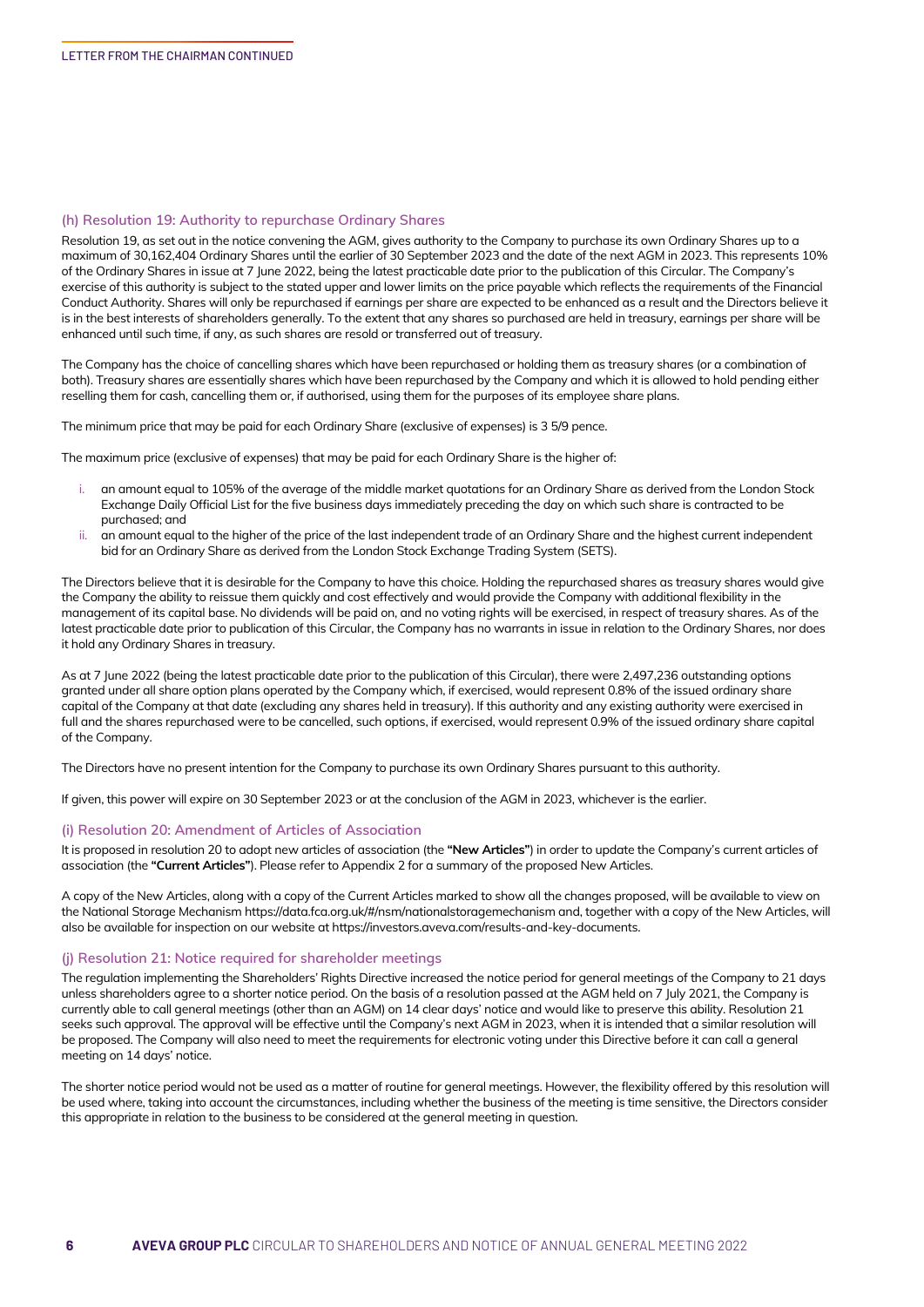# **Meeting Arrangements**

We intend that all resolutions will be decided on a poll to be called by the Chairman at the meeting. The Board believes a poll is more representative of shareholders' voting intentions because shareholders' votes are counted according to the number of shares held and all votes tendered are taken into account. The results will be published on our website https://investors.aveva.com/results-and-key-documents and will be released to the London Stock Exchange as soon as practicable following the closing of the AGM.

# **Shareholder engagement**

If you would like to ask the Board a question regarding the business of the meeting in advance, please send it to the Company Secretary at company.secretariat@aveva.com and we will endeavour to respond to all such questions asked by email. Answers to common questions submitted in advance by email and a transcript of all questions asked and answers given during the course of the meeting will be published on the Company's website following the conclusion of the meeting.

# **RECOMMENDATION**

Your Directors believe all of the proposed resolutions to be considered at the AGM are in the best interests of the Company and its shareholders as a whole and unanimously recommend that you vote in favour of them as they intend to do so in respect of their own beneficial holdings (save in respect of those resolutions in which they are interested). These amount in aggregate to 179,067 Ordinary Shares, representing approximately 0.06% of the existing issued share capital of the Company as at 7 June 2022 (being the latest practicable date prior to the publication of this Circular).

Yours faithfully

Philip

**Philip Aiken AM** Chairman AVEVA Group plc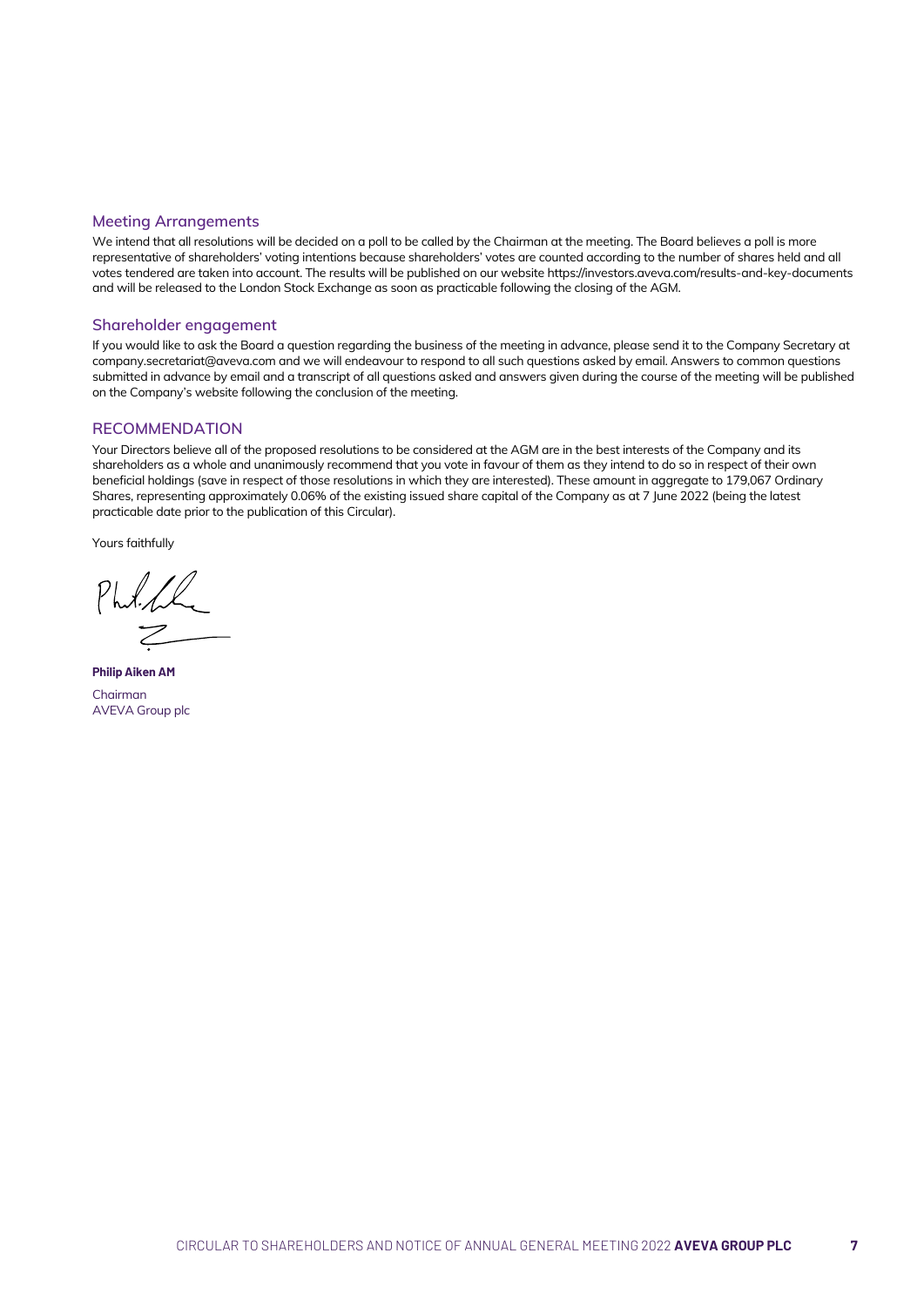# **Part II — Notice of Annual General Meeting**

Notice is hereby given that the Annual General Meeting ("AGM") of AVEVA Group plc (the "Company") will be held at AVEVA Group plc, 30 Cannon Street, London, EC4V 6XH at 9.30 a.m. on Friday, 15 July 2022 to consider and, if thought fit, to pass the following resolutions. It is intended to propose resolutions 18 to 21 as special resolutions. All other resolutions will be proposed as ordinary resolutions.

# **Ordinary Resolutions**

- 1. To receive the annual accounts of the Company and the reports of the Directors for the financial year ended 31 March 2022 together with the auditor's reports thereon.
- 2. To approve the Directors' Remuneration Report (other than the part containing the Directors' Remuneration Policy) for the financial year ended on 31 March 2022 as set out on pages 102 to 126 and 106 to 111 of the Annual Report and Accounts 2022.
- 3. To declare a final dividend of 24.5 pence per ordinary share in respect of the year ended 31 March 2022.
- 4. To re-elect Philip Aiken as a Director of the Company.
- 5. To re-elect Peter Herweck as a Director of the Company.
- 6. To re-elect James Kidd as a Director of the Company.
- 7. To re-elect Christopher Humphrey as a Director of the Company.
- 8. To re-elect Olivier Blum as a Director of the Company.
- 9. To re-elect Paula Dowdy as a Director of the Company.
- 10. To elect Ayesha Khanna as a Director of the Company.
- 11. To elect Hilary Maxson as a Director of the Company.
- 12. To re-elect Ron Mobed as a Director of the Company.
- 13. To elect Anne Stevens as a Director of the Company.
- 14. To appoint PricewaterhouseCoopers LLP as auditor of the Company.
- 15. To authorise the Directors to determine the remuneration of the auditor.
- 16. That in accordance with sections 366 and 367 of the Companies Act 2006 (the "Act"), the Company and all companies that are its subsidiaries when this resolution is passed are authorised to:
	- (a) make political donations to political parties or to independent election candidates not exceeding £50,000 in total;
	- (b) make political donations to political organisations (other than political parties) not exceeding £50,000 in total; and
	- (c) incur any political expenditure not exceeding £50,000 in total,

during the period beginning with the date of the passing of this resolution and ending on 30 September 2023 or, if sooner, the conclusion of the Annual General Meeting of the Company in 2023. For the purpose of this resolution "political donation", "political party", "political organisation" "independent election candidate" and "political expenditure" are to be construed in accordance with sections 363, 364 and 365 of the Act.

- 17. That the Directors be generally and unconditionally authorised for the purposes of section 551 of the Act, to exercise all the powers of the Company to allot shares and grant rights to subscribe for, or convert any security into, shares:
	- (a) up to an aggregate nominal amount (within the meaning of section 551(3) and (6) of the Act) of £3,574,803.47 (such amount to be reduced by the nominal amount allotted or granted under (b) below in excess of such sum); and
	- (b) comprising equity securities (as defined in section 560 of the Act) up to an aggregate nominal amount (within the meaning of section 551(3) and (6) of the Act) of £7,149,606.94 (such amount to be reduced by any allotments or grants made under (a) above) in connection with or pursuant to an offer by way of a rights issue in favour of holders of ordinary shares in the capital of the Company (the **"Ordinary Shares"**) in proportion (as nearly as practicable) to the respective number of Ordinary Shares held by them on the record date for such allotment (and holders of any other class of equity securities entitled to participate therein or if the Directors consider it necessary, as permitted by the rights of those securities), but subject to such exclusions or other arrangements as the Directors may consider necessary or appropriate to deal with fractional entitlements, treasury shares, record dates or legal, regulatory or practical difficulties which may arise under the laws of, or the requirements of any regulatory body or stock exchange in any territory or any other matter whatsoever.

These authorisations to expire at the conclusion of the next AGM of the Company (or if earlier on 30 September 2023), (save that the Company may, before such expiry, make any offer or agreement which would or might require shares to be allotted or rights to be granted after such expiry and the Directors may allot shares, or grant rights to subscribe for or to convert any security into shares, in pursuance of any such offer or agreement as if the authorisations conferred hereby had not expired).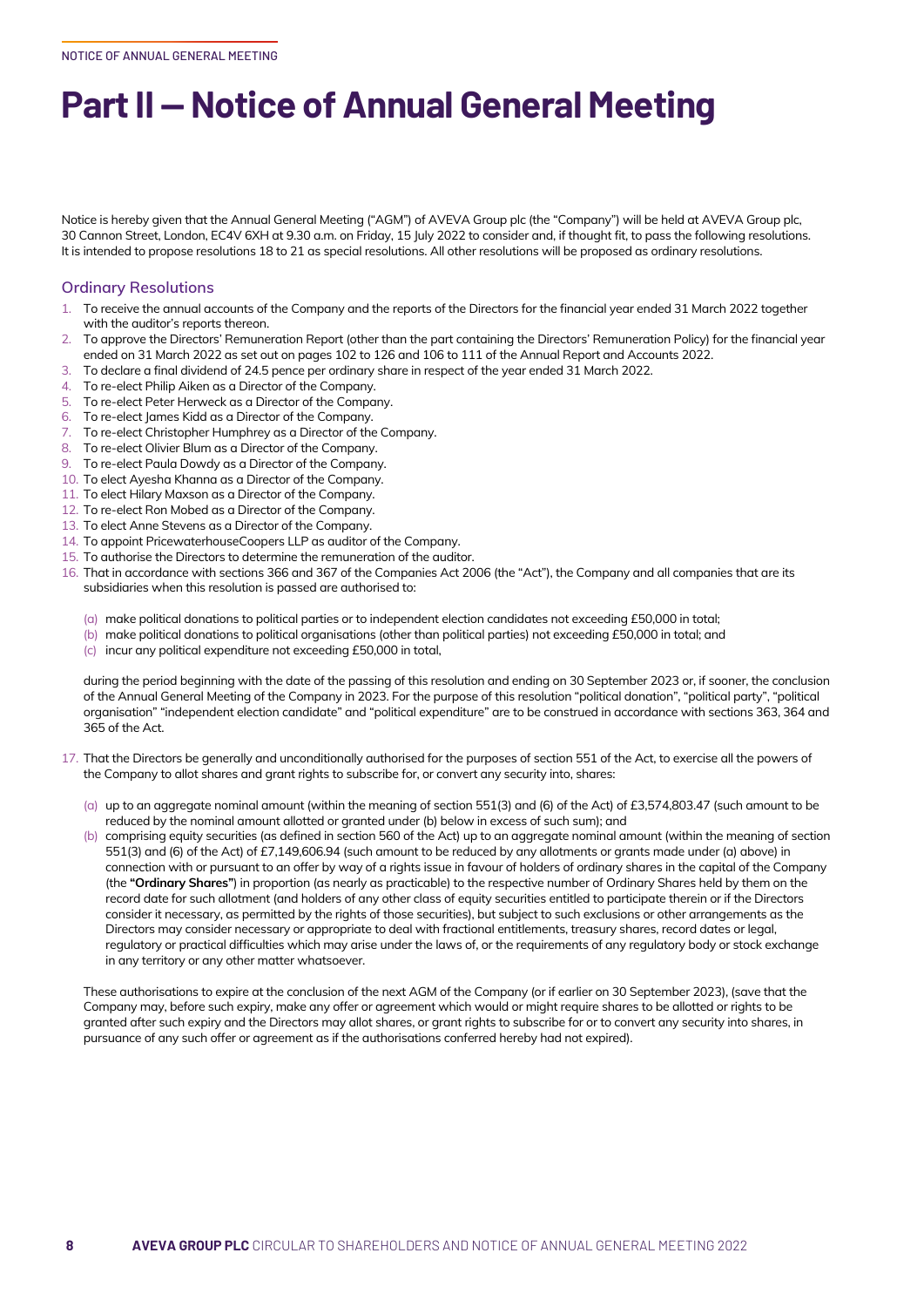#### **Special Resolutions**

18. That subject to the passing of resolution 17 above, the Directors be given power pursuant to sections 570(1) and 573 of the Act to:

- (a) allot equity securities (as defined in section 560 of the Act) of the Company for cash pursuant to the authorisation conferred by that resolution; and
- (b) sell Ordinary Shares (as defined in section 560(1) of the Act) held by the Company as treasury shares for cash,

as if section 561 of the Act did not apply to any such allotment or sale, provided that this power shall be limited to the allotment of equity securities for cash and the sale of treasury shares:

- (i) in connection with or pursuant to an offer of or invitation to acquire equity securities (but in the case of the authorisation granted under resolution 17(b), by way of a rights issue only) in favour of holders of Ordinary Shares in proportion (as nearly as practicable) to the respective number of Ordinary Shares held by them on the record date for such allotment or sale (and holders of any other class of equity securities entitled to participate therein or if the Directors consider it necessary, as permitted by the rights of those securities) but subject to such exclusions or other arrangements as the Directors may consider necessary or appropriate to deal with fractional entitlements, treasury shares, record dates or legal, regulatory or practical difficulties which may arise under the laws of or the requirements of any regulatory body or stock exchange in any territory or any other matter whatsoever; and
- (ii) in the case of the authorisation granted under resolution 17(a) (or in the case of any sale of treasury shares), and otherwise than pursuant to paragraph (i) of this resolution, up to an aggregate nominal amount of £536,220.52,

and shall expire at the conclusion of the next AGM of the Company (or, if earlier, on 30 September 2023) (save that the Company may before such expiry make any offer or agreement that would or might require equity securities to be allotted, or treasury shares to be sold, after such expiry and the Directors may allot equity securities, or sell treasury shares in pursuance of any such offer or agreement as if the power conferred hereby had not expired).

- 19. That the Company be generally and unconditionally authorised for the purpose of section 701 of the Act to make market purchases (within the meaning of section 693(4) of the Act) of any of its Ordinary Shares on such terms and in such manner as the Directors may from time to time determine, provided that:
	- (a) the maximum number of Ordinary Shares hereby authorised to be purchased is 30,162,404;
	- (b) the minimum price that may be paid for each Ordinary Share (exclusive of expenses) is 3 5/9 pence;
	- (c) the maximum price (exclusive of expenses) that may be paid for each Ordinary Share is the higher of (i) an amount equal to 105% of the average of the middle market quotations for an Ordinary Share as derived from the London Stock Exchange Daily Official List for the five business days immediately preceding the day on which such share is contracted to be purchased; and (ii) an amount equal to the higher of the price of the last independent trade of an Ordinary Share and the highest current independent bid for an Ordinary Share as derived from the London Stock Exchange Trading System (SETS);
	- (d) the authority hereby conferred shall expire on 30 September 2023 or at the close of the next AGM of the Company whichever shall be the earlier; and
	- (e) the Company may contract to purchase its Ordinary Shares under the authority hereby conferred prior to the expiry of such authority that will or might be executed wholly or partly after the expiration of such authority, and may purchase its Ordinary Shares in pursuance of any such contract.
- 20. That the articles of association produced to the meeting and initialled by the Chairman of the meeting for the purpose of identification be adopted as the articles of association of the Company in substitution for, and to the exclusion of, the existing articles of association.
- 21. That a general meeting of the Company (other than an AGM) may be called on not less than 14 clear days' notice.

By order of the Board

**Helen Lamprell** General Counsel and Company Secretary

14 lune 2022

REGISTERED OFFICE:

High Cross Madingley Road Cambridge CB3 0HB Registered in England, number 2937296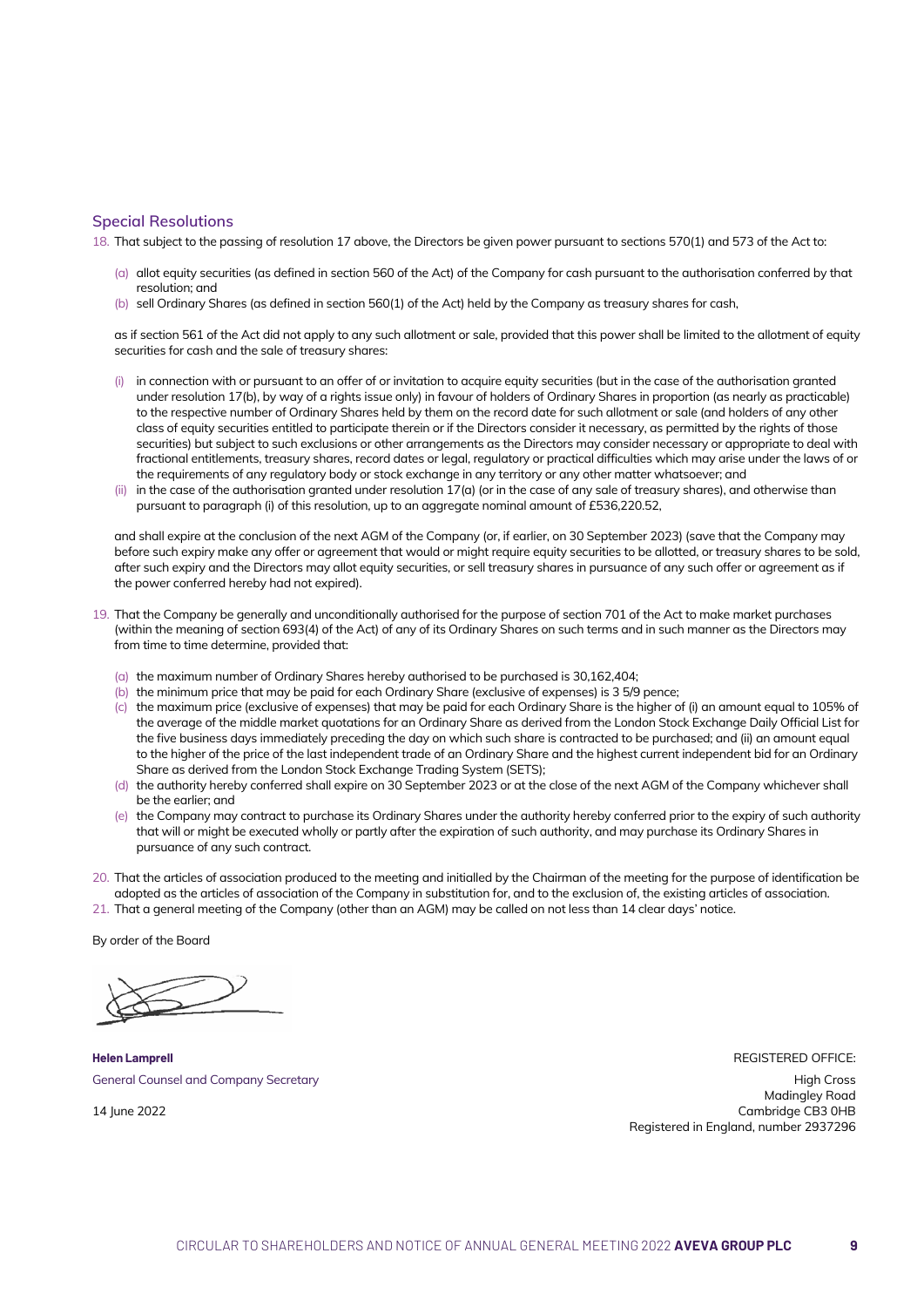# **Notes**

(a) A member is entitled to appoint another person as his/her proxy to exercise all or any of his/her rights to attend, speak and vote at the AGM. A member may appoint more than one proxy in relation to the Meeting, provided that each proxy is appointed to exercise the rights attached to a different share or shares held by him/her. A proxy need not be a member of the Company.

Members are able to appoint a proxy by submitting a paper form of proxy to our registrar, Link Group at PXS 1, Link Group, Central Square, 29 Wellington Street, Leeds, LS1 4DL. The Company has not enclosed a form of proxy for the Meeting with this Notice of Annual General Meeting. Instead, shareholders who require a paper proxy form will be able to request this from our registrar, Link Group, by email at enquiries@linkgroup.co.uk, or by calling them on 0371 664 0300, or, if calling from overseas, on +44 (0) 371 664 0300. Lines are open between 9.00 a.m. and 5.30 p.m., Monday to Friday excluding public holidays in England and Wales. Calls are charged at the standard geographic rate and will vary by provider; calls outside the United Kingdom will be charged at the applicable international rate. Failing previous registration with the Company, any power of attorney or any other authority under which a proxy form is signed (or a duly certified copy of such power or authority) must be included with the proxy form.

Shareholders are also able to appoint a proxy and vote electronically via our registrar's website www.signalshares.com. You will require your Investor Code (IVC) to do so if you have not previously registered for the Signal Shares shareholder portal. Your IVC can be found on your share certificate or letter accompanying this Notice of Meeting. You can also request this from our registrar, Link Group, by calling them using the above details.

If you are an institutional investor you may also be able to appoint a proxy electronically via the Proxymity platform, a process which has been agreed by the Company and approved by our registrar. For further information regarding Proxymity, please go to https://proxymity. io/. Your proxy must be lodged by 9.30 a.m. on 13 July 2022 in order to be considered valid or, if the meeting is adjourned, by the time which is 48 hours before the time of the adjourned meeting. Before you can appoint a proxy via this process you will need to have agreed to Proxymity's associated terms and conditions. It is important that you read these carefully as you will be bound by them, and they will govern the electronic appointment of your proxy.

Alternatively, if you are a CREST member, you may register the appointment of a proxy by using the CREST electronic proxy appointment service. Further details are contained at note (b) below.

To be valid, any appointment of a proxy must be lodged electronically or received by post or by hand (during normal business hours only) by our registrar Link Group by 9.30 a.m. on 13 July 2022. Completion of a form of proxy, or other instrument appointing a proxy, or any electronic appointment of a proxy or any CREST Proxy Instruction will not preclude a shareholder attending and voting in person at the Meeting if he/she wishes to do so.

(b) Alternatively, if you are a member of CREST, you may register the appointment of a proxy by using the CREST electronic proxy appointment service. Further details are contained below.

CREST members who wish to appoint a proxy or proxies through the CREST electronic proxy appointment service may do so for the AGM and any adjournment(s) thereof by using the procedures, and to the address, described in CREST Manual (available via www. euroclear.com/CREST) subject to the provisions of the Company's articles of association. CREST personal members or other CREST sponsored members, and those CREST members who have appointed a voting service provider(s), should refer to their CREST sponsor or voting service provider(s), who will be able to take the appropriate action on their behalf.

In order for a proxy appointment or instruction made using the CREST service to be valid, the appropriate CREST message (a "CREST Proxy Instruction") must be properly authenticated in accordance with Euroclear UK and Ireland Limited's ("Euroclear") specifications and must contain the information required for such instructions, as described in the CREST Manual.

The message, regardless of whether it constitutes the appointment of a proxy or an amendment to the instruction given to a previously appointed proxy, must, in order to be valid, be transmitted so as to be received by the issuer's agent (RA10) by the latest time(s) for receipt of proxy appointments specified in the notice of the AGM. For this purpose, the time of receipt will be taken to be the time (as determined by the time stamp applied to the message by the CREST Applications Host) from which the issuer's agent is able to retrieve the message by enquiry to CREST in the manner prescribed by CREST. After this time, any change of instructions to proxies appointed through CREST should be communicated to the appointee through other means.

CREST members and, where applicable, their CREST sponsors or voting service provider(s) should note that Euroclear does not make available special procedures in CREST for any particular messages. Normal system timings and limitations will therefore apply in relation to the input of CREST Proxy Instructions. It is the responsibility of the CREST member concerned to take (or, if the CREST member is a CREST personal member or sponsored member or has appointed a voting service provider(s), to procure that his CREST sponsor or voting service provider(s) take(s)) such action as shall be necessary to ensure that a message is transmitted by means of the CREST system by any particular time. In this connection, CREST members and, where applicable, their CREST sponsors or voting service provider(s) are referred, in particular, to those sections of the CREST Manual concerning practical limitations of the CREST system and timings.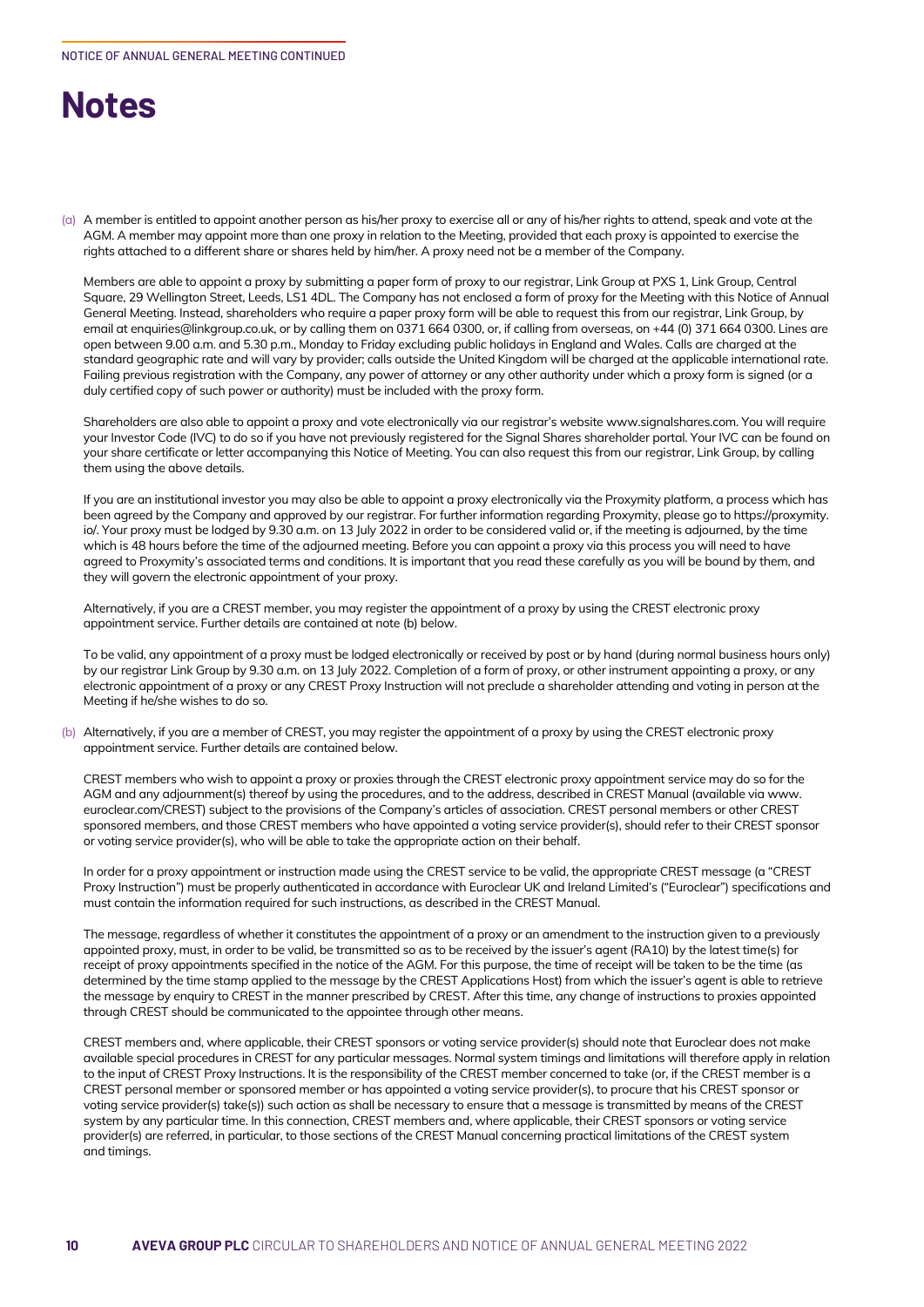The Company may treat as invalid a CREST Proxy Instruction in the circumstances set out in Regulation 35(5)(a) of the Uncertificated Securities Regulations 2001.

- (c) If two or more persons are jointly entitled to a share conferring the right to vote, any one of them may vote at the meeting either in person or by proxy, but if more than one joint holder is present at the meeting either in person or by proxy, the one whose name stands first in the register of members in respect of the joint holding shall alone be entitled to vote in respect thereof. In any event, the names of all joint holders should be stated on the form of proxy.
- (d) There will be available for inspection at the registered office of the Company during normal business hours from the date of this notice until the close of the Annual General Meeting (Saturdays, Sundays and public holidays excepted), and at the place of the meeting for at least 15 minutes prior to and during the meeting, copies of the Directors' service contracts and letters of appointment of Non-Executive Directors, and copy of the new articles of association, along with a copy of the Company's current articles of association marked to show all the changes proposed, to be adopted pursuant to resolution 20. A copy of the new articles of association, along with a copy of the Company's current articles will be available to view on the National Storage Mechanism https://data.fca.org.uk/#/nsm/nationalstoragemechanism and will also be available for inspection on our website at https://investors.aveva.com/results-and-key-documents.
- (e) Pursuant to regulation 41 of the Uncertificated Securities Regulations 2001 and section 360B(2) of the Act, the Company specifies that in order to have the right to attend and vote at the AGM (and also for the purpose of determining how many votes a person entitled to attend and vote may cast), a person must be entered on the register of members of the Company at 6.00 p.m. on 13 July 2022 or, in the event of any adjournment, at 6.00 p.m. on the date which is two days before the day of the adjourned meeting. Changes to entries on the register of members after this time shall be disregarded in determining the rights of any person to attend or vote at the Meeting.
- (f) Any corporation which is a member can appoint one or more corporate representatives who may exercise on its behalf all of its powers as a member provided that they do not do so in relation to the same shares.
- (g) Any shareholder attending the AGM has the right to ask questions. The Company must cause to be answered any such question relating to the business being dealt with at the Meeting but no such answer need be given if: (a) to do so would interfere unduly with the preparation for the Meeting or involve the disclosure of confidential information; (b) the answer has already been given on a website in the form of an answer to a question; or (c) it is undesirable in the interests of the Company or the good order of the Meeting that the question be answered.

During the meeting, questions may be moderated before being passed to the Chairman. This is to avoid repetition and ensure an orderly meeting. Please note that while we will endeavour to answer all questions, the moderation process may involve combining questions that are similar in nature.

Submitting a question in advance or during the meeting will not guarantee that your question is answered during the meeting.

The Chairman has asked that we act swiftly to eject any shareholder who attempts to disrupt the orderly conduct of the meeting.

(h) Any person to whom this notice is sent who is a person nominated under section 146 of the Act to enjoy information rights (a "Nominated Person") may have a right, under an agreement between him/her and the member by whom he/she was nominated, to be appointed (or to have someone else appointed) as a proxy for the meeting. If a Nominated Person has no such proxy appointment right or does not wish to exercise it, he/she may have a right, under such an agreement, to give instructions to the member as to the exercise of voting rights.

The statement of the above rights of the members in relation to the appointment of proxies does not apply to Nominated Persons. Those rights can only be exercised by members of the Company.

(i) Under section 527 of the Act, members meeting the threshold requirements set out in that section have the right to require the Company to publish on a website a statement setting out any matter relating to: (i) the audit of the Company's accounts (including the auditor's report and the conduct of the audit) that are to be laid before the AGM; or (ii) any circumstance connected with an auditor of the Company ceasing to hold office since the previous meeting at which annual accounts and reports were laid in accordance with section 437 of the Act (in each case) that the members propose to raise at the relevant AGM. The Company may not require the members requesting any such website publication to pay its expenses in complying with sections 527 or 528 of the Act. Where the Company is required to place a statement on a website under section 527 of the Act, it must forward the statement to the Company's auditor not later than the time when it makes the statement available on the website. The business which may be dealt with at the AGM includes any statement that the Company has been required under section 527 of the Act to publish on a website.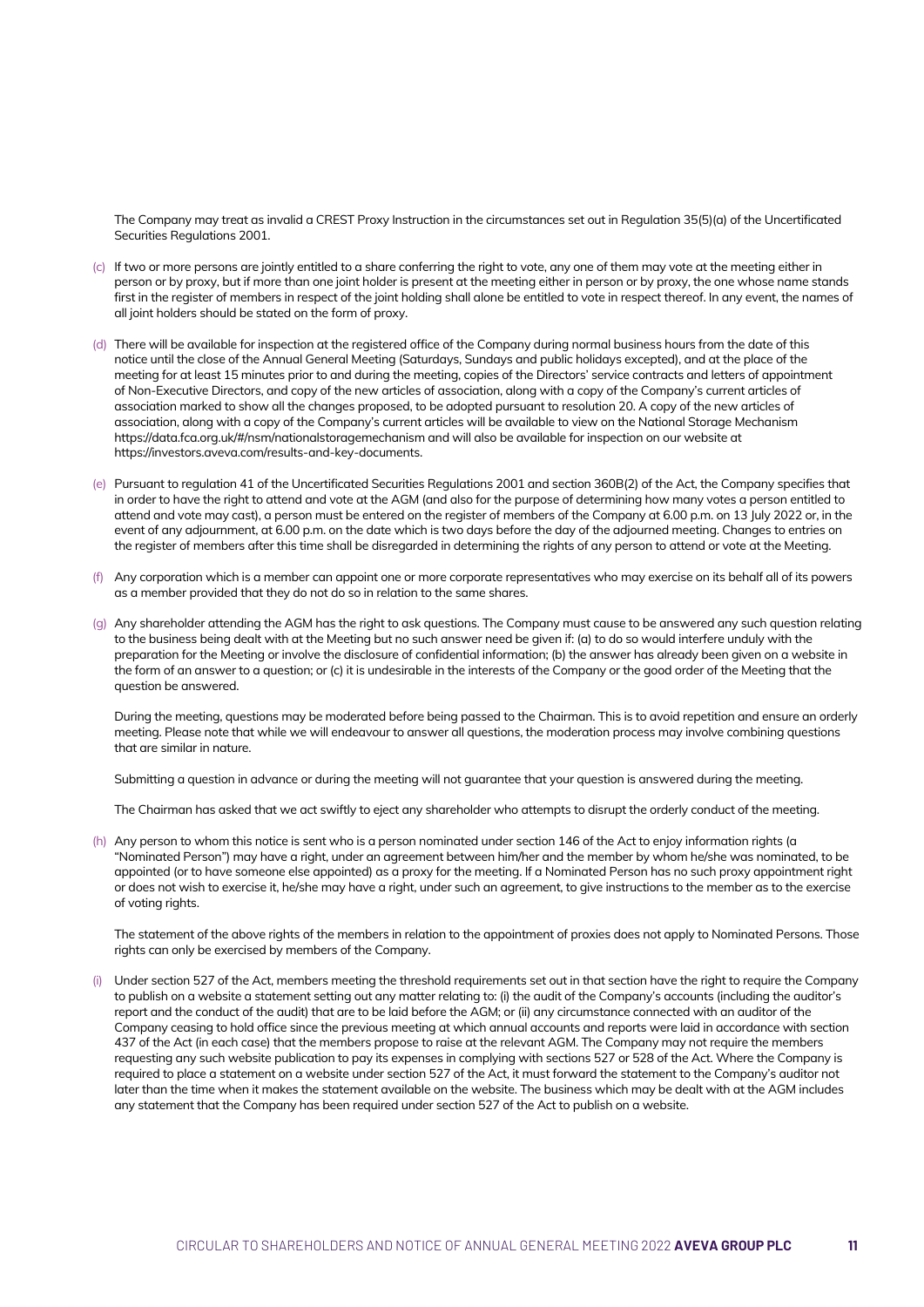- (j) As at 7 June 2022 (being the latest practicable date prior to the publication of this Circular) the Company's issued share capital consists of 301,624,043 Ordinary Shares, carrying one vote each. The total voting rights in the Company as at that date are 301,624,043. The Company does not currently hold any of its shares in treasury.
- (k) You may not use any electronic address (within the meaning of section 333(4) of the Act) provided in this Circular (or in any related documents) to communicate with the Company for any purposes other than those expressly stated.
- (l) A copy of this Circular, and other information required by section 311A of the Act can be found at https://investors.aveva.com/resultsand-key-documents.
- (m) Under section 338 and section 338A of the Act members meeting the threshold requirements in those sections have the right to require the Company: (i) to give, to members of the Company entitled to receive notice of the AGM, notice of a resolution which may properly be moved and is intended to be moved at the meeting; and/or (ii) to include in the business to be dealt with at the meeting any matter (other than a proposed resolution) which may be properly included in the business. A resolution may properly be moved or a matter may properly be included in the business unless (a) (in the case of a resolution only) it would, if passed, be ineffective (whether by reason of inconsistency with any enactment or the Company's constitution or otherwise), (b) it is defamatory of any person, or (c) it is frivolous or vexatious. Such a request may be in hard copy form or in electronic form, must identify the resolution of which notice is to be given or the matter to be included in the business, must be authorised by the person or persons making it, must be received by the Company not later than the date six clear weeks before the meeting, and (in the case of a matter to be included in the business only) must be accompanied by a statement setting out the grounds for the request.
- (n) If your shares are held within a nominee and you wish to attend the webcast of the meeting, you will need to contact your nominee as soon as possible. Your nominee will need to contact Link Group, our registrar, as soon as possible and at least 72 hours (excluding non-business days) before the meeting, in order that they can obtain for you your unique IVC and PIN to enable you to join the webcast.
- (o) The Company may process personal data of participants at or in relation to the AGM. This may include webcasts, photos, recordings, and audio and video links, as well as other forms of personal data. Please refer to the Company's Privacy Policy on the Company's website at www.aveva.com for details of how the Company will process personal data.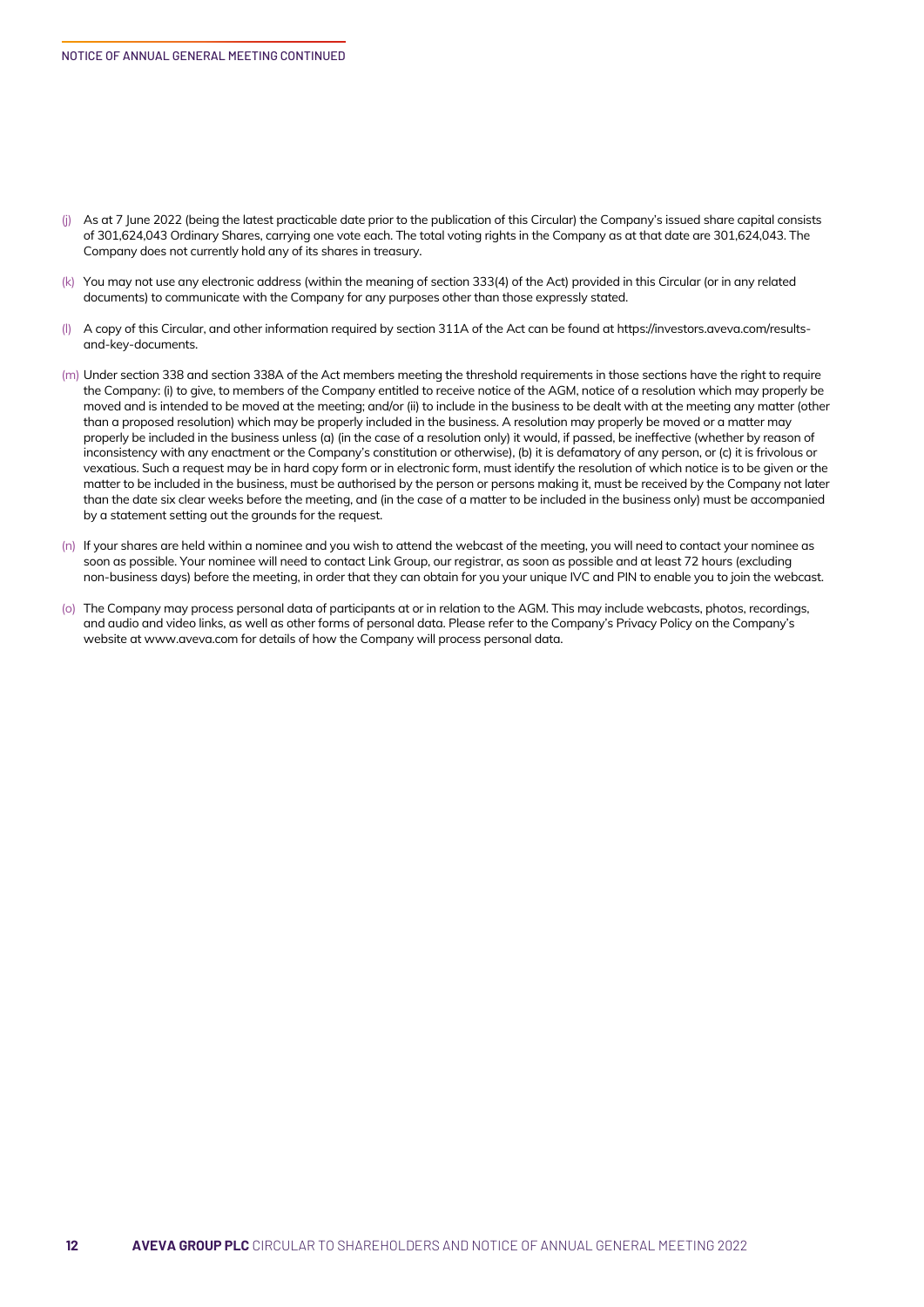APPENDIX 1

# **Auditor's statement of reasons**

The Directors AVEVA Group Plc High Cross Madingley Cambridge CBB OHB

15 July 2022

Dear Sirs

## **Re: AVEVA Group plc Company Registered Number: 02937296**

In accordance with section 516 of the Companies Act 2006, we write to notify you that we are ceasing to hold office as auditor of AVEVA Group plc. This takes effect from 15 July 2022.

In accordance with section 519(1) of that Act, we are ceasing to hold office due to the holding of a competitive tender for the audit, in which we were not invited to participate due to upcoming mandatory auditor rotation requirements and the appointment of another firm of auditors.

We are required to send a copy of this statement to the appropriate audit authority in accordance with section 522 of the Act, and send a copy to the registrar in accordance with section 521 of the Act. We draw your attention to the fact that AVEVA Group plc has its own statutory obligations where an auditor has ceased to hold office (as detailed, in particular, in sections 520 and 523 of the Act).

If you have any questions in respect of your legal obligations, we recommend that you seek independent legal advice.

Yours faithfully

Ernst & Young LLP

ICAEW Registration Number – C009126168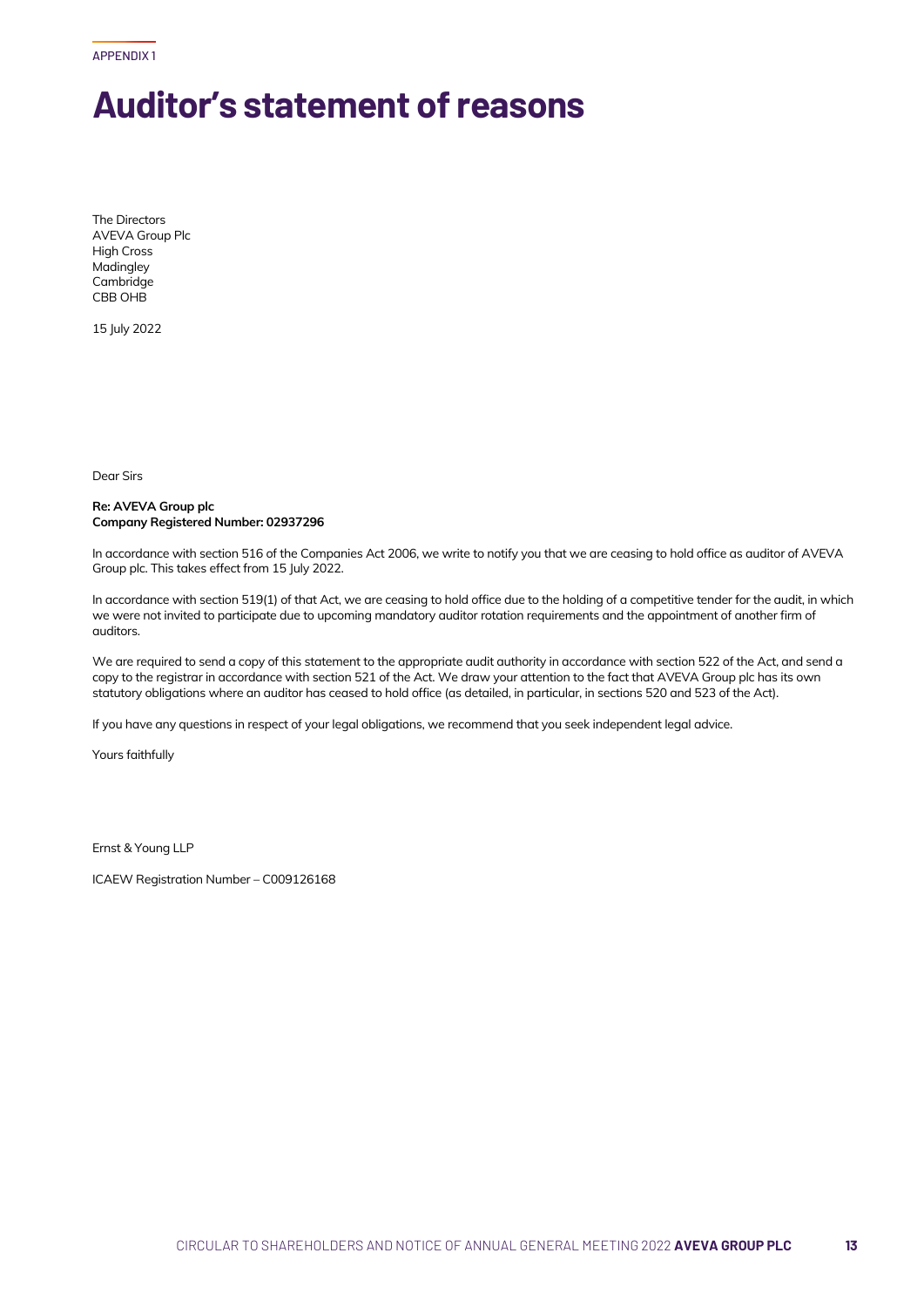# **Explanatory notes of principal changes to the company's articles of association**

A copy of the New Articles, along with a copy of the Current Articles marked to show all the changes proposed, will be available for inspection as set out in note (i) to the Notice of Annual General Meeting on page 8 of this Circular.

# **A. Untraced Shareholders**

The New Articles contain amended provisions in relation to untraced shareholders. The amendments remove the requirement for the Company to advertise in a newspaper and notify the London Stock Exchange before it can take steps to sell shares held by any untraced shareholders. However, under the New Articles, the Company will still be required to comply with a number of formalities (such as sending notice to the last known registered address of the shareholder and using reasonable efforts to trace the shareholder) before such shares can be sold. Amendments in relation to the sale process have also been made, removing the requirement to obtain the "best price reasonably obtainable".

# **B. Dividend Payments**

The New Articles include updated provisions on payment procedures for dividends or other monies payable relating to shares. In line with the ICSA guidance, these provisions grant the Board greater flexibility in deciding the payment methods used and whether members may make an election to be paid otherwise than through the default payment method. The Board considers it prudent for there to be increased flexibility in this regard. Consequential changes to facilitate these amendments have been made where applicable in the New Articles.

The New Articles also allow the Company to treat a dividend, or other payment relating to a share, as unclaimed if the relevant member does not supply payment information or if the dividend cannot be paid by the Company using the details provided.

The New Articles permit dividends to be declared or paid in any currency determined by the directors.

# **C. Changes to General Meetings**

The New Articles have been updated to allow the Board greater flexibility to postpone or move a general meeting to another date, time or place, or to change the use of electronic facilities for a general meeting. If the Board uses this discretion, a new notice of the meeting is not required and any proxy appointments made for such meeting will remain valid if otherwise received by the Company in accordance with the New Articles. This is intended to provide flexibility to the Board in certain circumstances, for example, where unforeseen or extraordinary circumstances mean that the Board considers that it will be impractical or undesirable, to hold the general meeting at the place, time or on the date stated in the notice of meeting.

# **D. Directors' Fees**

In 2018 the Company reviewed the Non-Executive Director fees and increased the fees to a maximum of £700,000. AVEVA entered the FTSE 100 in 2019 and over the past four years AVEVA has increased in size and complexity, and in 2021 acquired OSIsoft. The fees have been increasing to reflect the growth of AVEVA, the responsibilities of the roles and reflecting market conditions, growing from £390k for FY2018 through to £656k in FY2022. The current fees include the appointment of an additional Independent Non-Executive Director during 2022. Schneider Electric Non-Executive Directors continue to waive their fees as they have done since 2018.

As we move forward in our development we wish to increase the maximum fee level to ensure we have the ability to operate the most effective Board and Committee governance structure commensurate with our growth. This will allow us to retain and attract Non-Executive Directors to our Board, with the appropriate skills and experience, and if deemed appropriate, increase the number of directors on our Board. This is of paramount importance to the effective leadership of the Company by the Board, supported by its Committees. It is proposed that the maximum fee level be increased to  $£1.25m$  to give sufficient flexibility in the medium term.

# **E. Gender Neutral Language**

Having regard to developing modern practice, the New Articles use gender neutral terminology. References to the 'Chairman' are replaced by references to 'Chair' and gender neutral pronouns have been used throughout the New Articles.

# **F. General**

As the Board is proposing to adopt the New Articles to make the changes described above, the opportunity has been taken generally to incorporate amendments of a minor, technical or clarifying nature. This includes making certain changes to reflect that communications may be sent and/or received electronically by the Company (as is permitted by the Current Articles) and clarifying certain administrative powers of the directors and the Company in respect of uncertificated shares. The New Articles also update existing provisions to reflect current statutory and regulatory rules and to remove redundant provisions.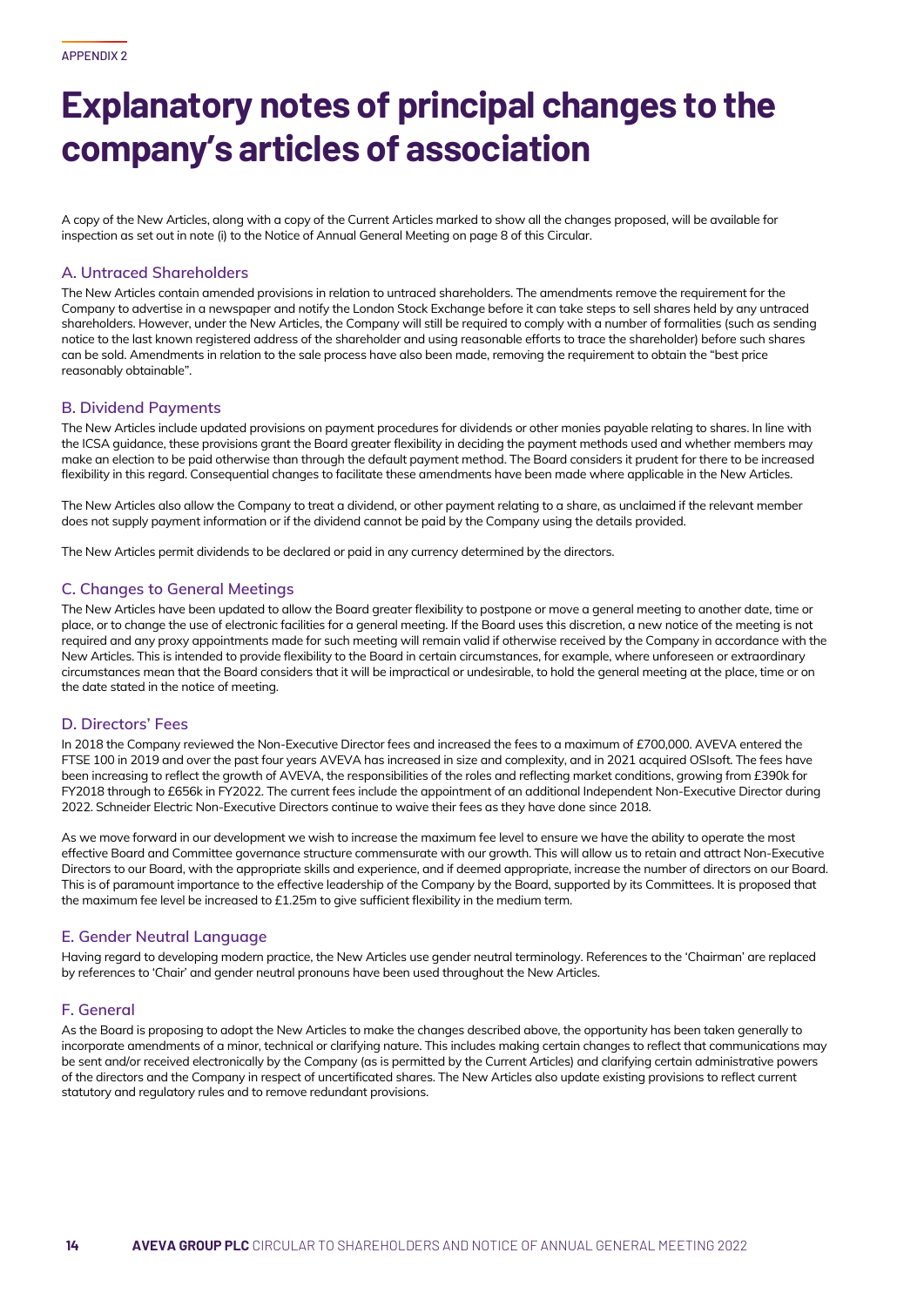# **Board of Director Biographies**

# **Philip Aiken**

Chairman

**Tenure: 10 years and 1 month Appointed: 1 May 2012 Nationality: Australian (Chair of Nomination and Governance Committee)**

## **Skills and Experience**

Philip has over 50 years of experience in industry and commerce. From 1997 to 2006 he was President of BHP Petroleum and then Group President of Energy of BHP Billiton. Philip has been Managing Director of BOC/ CIG, Chief Executive of BTR Nylex, Chairman of Robert Walters plc and Balfour Beatty plc, and Senior Independent Director of Kazakhmys plc and Essar Energy plc. Other previous roles include: Director of National Grid plc, Chairman of Gammon Construction, Senior Advisor of Macquarie Bank (Europe), Director of Miclyn Express Offshore and Essar Oil (India), and Chairman of the 2004 World Energy Congress. He has served on the Boards of the Governor of Guangdong International Council, World Energy Council and Monash Mt Eliza Business School. He was made a Member of the Order of Australia (AM) in 2013 for his services to Anglo Australian business relations.

## **Contribution to the Board**

Philip's executive experience across a range of companies and sectors brings a wide perspective to Board discussions. His experience is valued by the Board in promoting high standards of corporate governance.

#### **Current External Appointments**

- Non-Executive Director of Newcrest Mining Limited
- Non-Executive Director of New Energy One Acquisition Corporation plc

#### **Peter Herweck**

Chief Executive Officer

**Tenure: 1 Mar 2018 Appointed: 4 years 3 months Nationality: German**

# **Skills and Experience**

Peter joined AVEVA as Chief Executive Officer in May 2021 from Schneider Electric, where he led their global Industrial Automation Business and was Vice Chairman of the AVEVA Board of Directors. Peter started his career as Software Development Engineer with Mitsubishi in Japan, later joining Siemens, where he held several executive positions in Factory and Process Automation, along with leading Corporate Strategy as Chief Strategy Officer. In 2016 he was appointed to the Executive Committee of Schneider Electric, leading the Industrial Automation and the Industrial Software business, which he merged into AVEVA in 2018. He has a global and extensive executive and senior management background in Germany, China, the US, France, Switzerland, and lapan.

#### **Contribution to the Board**

Peter is an experienced and strategic leader with a broad knowledge and skills in the business world of technology. His extensive executive and senior management experience means he is well placed to lead the development and execution of long-term strategy and creation of shareholder value.

#### **Current External Appointments**

- Non-Executive Director of the supervisory Board of Rudolf GmbH
- Non-Executive Director of Teradyne, Inc

#### **James Kidd**

Chief Strategy and Transformation Officer

**Tenure: 11 years 5 months Appointed: 1 Jan 2011 Nationality: British**

# **Skills and Experience**

James is a Chartered Accountant and joined AVEVA in 2004. Prior to his appointment to the Board, James held several senior finance roles within the AVEVA Group and was Head of Finance from 2006 until 2011, when he was appointed CFO. James was Chief Executive Officer from January 2017 to February 2018, leading the merger with the Schneider Electric industrial software business before being appointed Deputy CEO and Chief Financial Officer of the enlarged AVEVA Group. James was appointed Chief Strategy and Transformation Officer on 1 March 2022 after having served as Deputy CEO and Chief Financial Officer. Prior to joining AVEVA, James worked for Arthur Andersen and Deloitte, serving technology clients in both transactional and audit engagements.

#### **Contribution to the Board**

James brings extensive experience, both in finance and management. His depth of financial knowledge and skills are key to strategically delivering targets and drive sustainable results.

#### **Current External Appointments**

• None.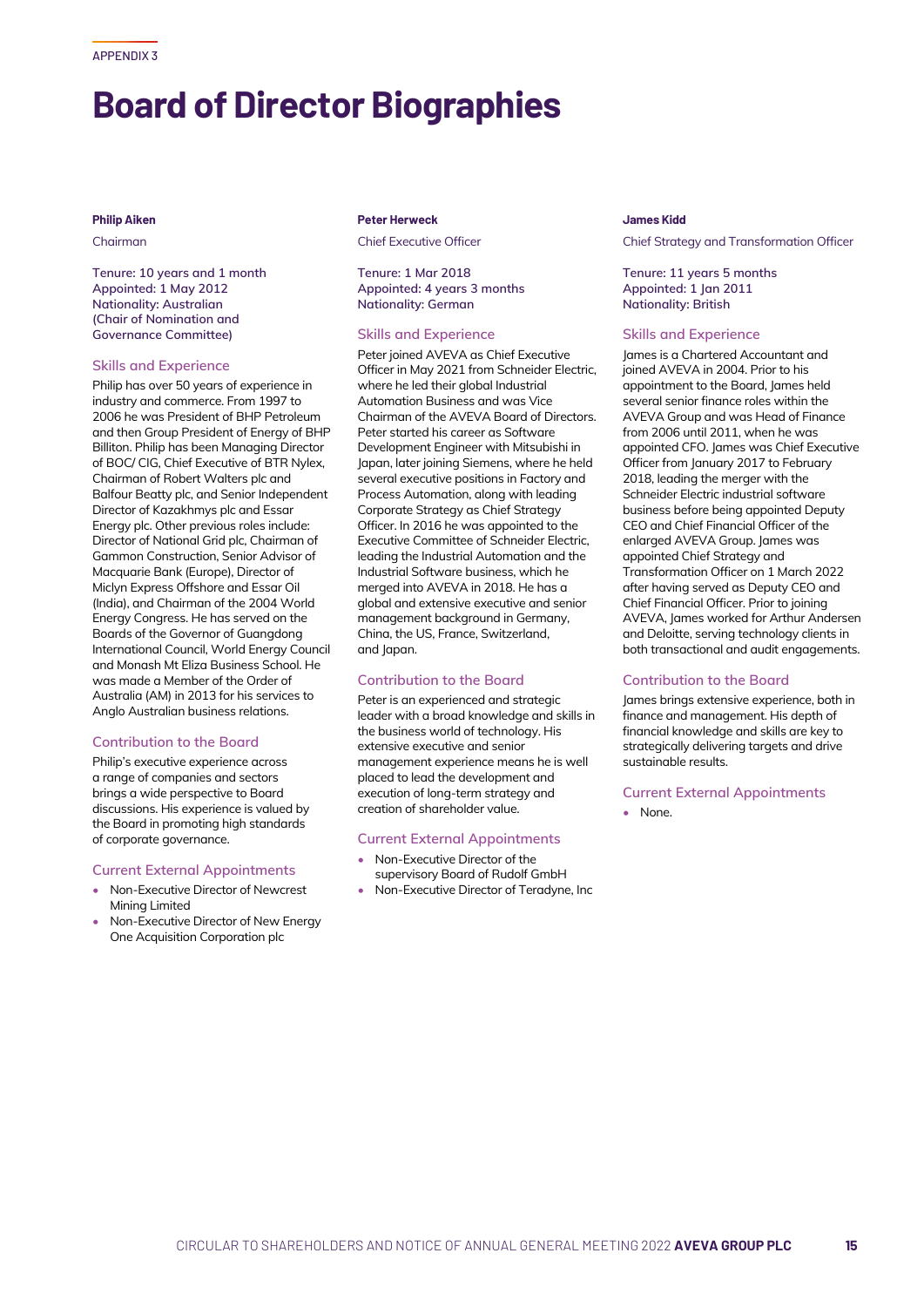#### **Christopher Humphrey**

Senior Independent Non-Executive Director

**Tenure: 5 years 11 months Appointed: 8 Jul 2016 Nationality: British (Chair of Audit Committee, Member of Nomination and Governance Committee)**

## **Skills and Experience**

Chris is a qualified accountant with over 25 years of experience managing engineering and technology companies. From 2008 until 2015 he was Group Chief Executive Officer of Anite plc, after having joined Anite in 2003 as Group Finance Director. Prior to this, he was Group Finance Director at Critchley Group plc and held senior positions in finance at Conoco and Eurotherm International plc.

## **Contribution to the Board**

Chris's significant background in accounting and corporate finance brings useful skills to the Board, which is especially relevant to his position as Chair of the Audit Committee.

#### **Current External Appointments**

- Senior Independent Director and Chairman of the Audit Committee of Vitec Group plc
- Non-Executive Chairman of Eckoh plc

#### **Olivier Blum**

Non-Executive Director

**Tenure: 2 years 1 month Appointed: 30 Apr 2020 Nationality: French (Member of Remuneration Committee)**

#### **Skills and Experience**

As Executive Vice President of Schneider Electric's Energy Management business, Olivier is responsible for the entire Energy Management portfolio of world-leading technologies, software and services. Olivier is an active promoter of Sustainability and "Electricity 4.0" the fastest route to a net zero world that is more electric and more digital.

Olivier has been a member of the Executive Committee since 2014. In his previous role as Chief Strategy & Sustainability Officer, Olivier led the development of Corporate Strategy, Mergers & Acquisitions, Sustainability and Quality. Prior to that, Olivier led Schneider's People Strategy as Chief Human Resources Officer between 2014 and 2020.

Olivier began his career at Schneider Electric in 1993 in his home country of France. He has been living and working in Asia for the last two decades.

#### **Contribution to the Board**

Olivier brings substantial international experience and perspective to the Board, in addition to his expertise in people and HR roles and corporate strategy.

#### **Current External Appointments**

• None.

#### **Paula Dowdy**

Independent Non-Executive Director

**Tenure: 3 years 4 months Appointed: 1 Feb 2019 Nationality: American and British (Member of Remuneration Committee)**

#### **Skills and Experience**

Paula is the Senior Vice President & General Manager EMEA for Illumina Inc., the global leader in DNA sequencing and array-based technologies. Prior to her appointment to Illumina in 2016, Paula worked for Cisco in a variety of senior sales, services and strategy roles, notably as Senior Vice President for Cloud, Software and Managed Services. Paula also led the integration of the analytics and automation software acquisitions into the larger Cisco sales force and was a Board observer for one of Cisco's investments.

# **Contribution to the Board**

Paula brings experience in a variety of roles at leading technology companies (including senior management positions) as well as experience in leading the integration of businesses in the software industry.

#### **Current External Appointments**

• None.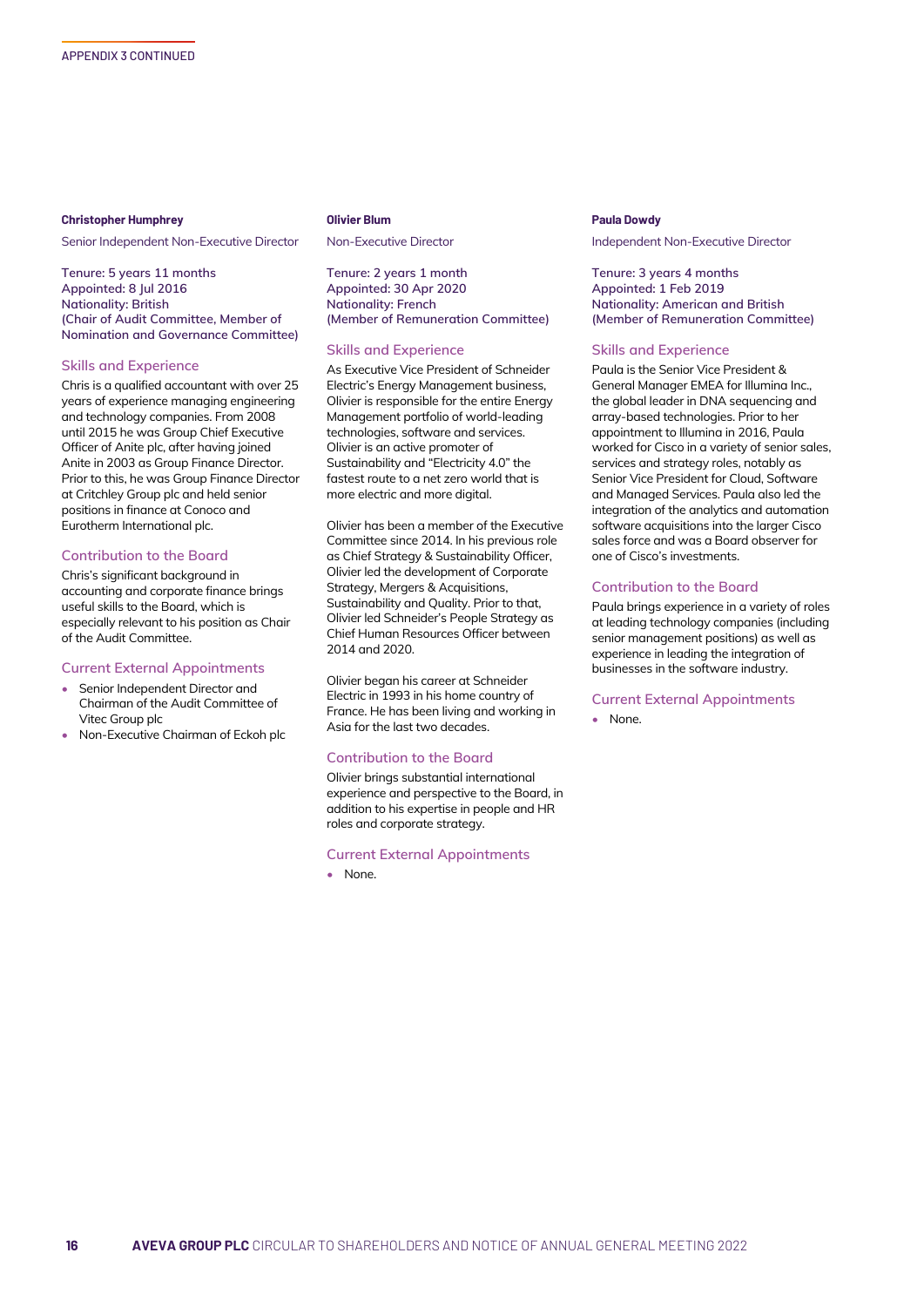#### **Dr. Ayesha Khanna**

Independent Non-Executive Director

**Tenure: 7 months Appointed: 28 Oct 2021 Nationality: Singaporean (Member of Remuneration Committee)**

#### **Skills and Experience**

Ayesha is Co-Founder and CEO of ADDO AI, an artificial intelligence solutions firm and incubator. She has been a strategic advisor on artificial intelligence and smart cities to leading corporations and governments. Ayesha also serves on the Board of Infocomm Media Development Authority (IMDA), the Singapore government's agency that develops and regulates its world class technology sector. Ayesha was named one of Southeast Asia's ground-breaking female entrepreneurs in 2018 by Forbes. She is also founder of 21st Century Girls, a charity that teaches girls coding and artificial intelligence.

Prior to founding ADDO AI, Ayesha spent more than a decade on Wall Street developing large scale trading, risk management and data analytics systems.

## **Contribution to the Board**

Ayesha brings experience advising leading corporations and governments on artificial intelligence and smart cities as well as a significant depth of technology and industry knowledge.

## **Current External Appointments**

- Director of Infocomm Media Development Authority (IMDA) Singapore
- Director of Sport Singapore
- Director of Ngee Ann Polytechnic
- Director of NEOM Tech & Digital

#### **Hilary Maxson**

Non-Executive Director

**Tenure: 10 months Appointed: 1 Aug 2021 Nationality: American (Member of Nomination and Governance Committee)**

#### **Skills and Experience**

Hilary joined Schneider Electric in 2017 as SVP and CFO of the Building and IT business unit, based in Hong Kong. She was subsequently appointed SVP & CFO of the Group's newly formed Energy Management business unit in 2019, relocating to Paris. Energy Management is the Group's largest business unit with more than 75% of its revenues, and management of its low and medium voltage businesses as well as secure power.

Prior to joining Schneider Electric, Hilary held a variety of finance and business development positions across the globe primarily in the power and utilities industry. She started her career at Bank of America and Citigroup, in New York, and then joined the AES Corporation where she spent 12 years penultimately as CFO of Africa and then CFO of Asia, preceded by Managing Director of M&A and other senior positions.

On April 23, 2020, Hilary was appointed EVP & Group CFO for Schneider Electric and became a Member of its Executive Committee. She is currently located in Paris, France.

## **Contribution to the Board**

Hilary's international experience in the power and energy industries, as well as her background in corporate development roles in financial services will benefit the Board's discussions.

#### **Current External Appointments**

• Non-Executive Director of Anglo American plc

#### **Ron Mobed**

Independent Non-Executive Director

**Tenure: 5 years 3 months Appointed: 1 Mar 2017 Nationality: British (Member of Nomination and Governance Committee, and Audit Committee)**

## **Skills and Experience**

Ron has a broad range of global executive experience in digital information businesses across a number of sectors and regions. From 2012 until 2019, he was Chief Executive Officer of the Elsevier business of RELX Plc, prior to which he held executive positions with Cengage Learning, IHS and Schlumberger.

#### **Contribution to the Board**

Ron has a broad base of experience in corporate executive roles which are valuable in supporting strategic Board discussions.

## **Current External Appointments**

- Supervisory Board Member of Fugro N.V.
- Non-Executive Chairman of Robert Walters Plc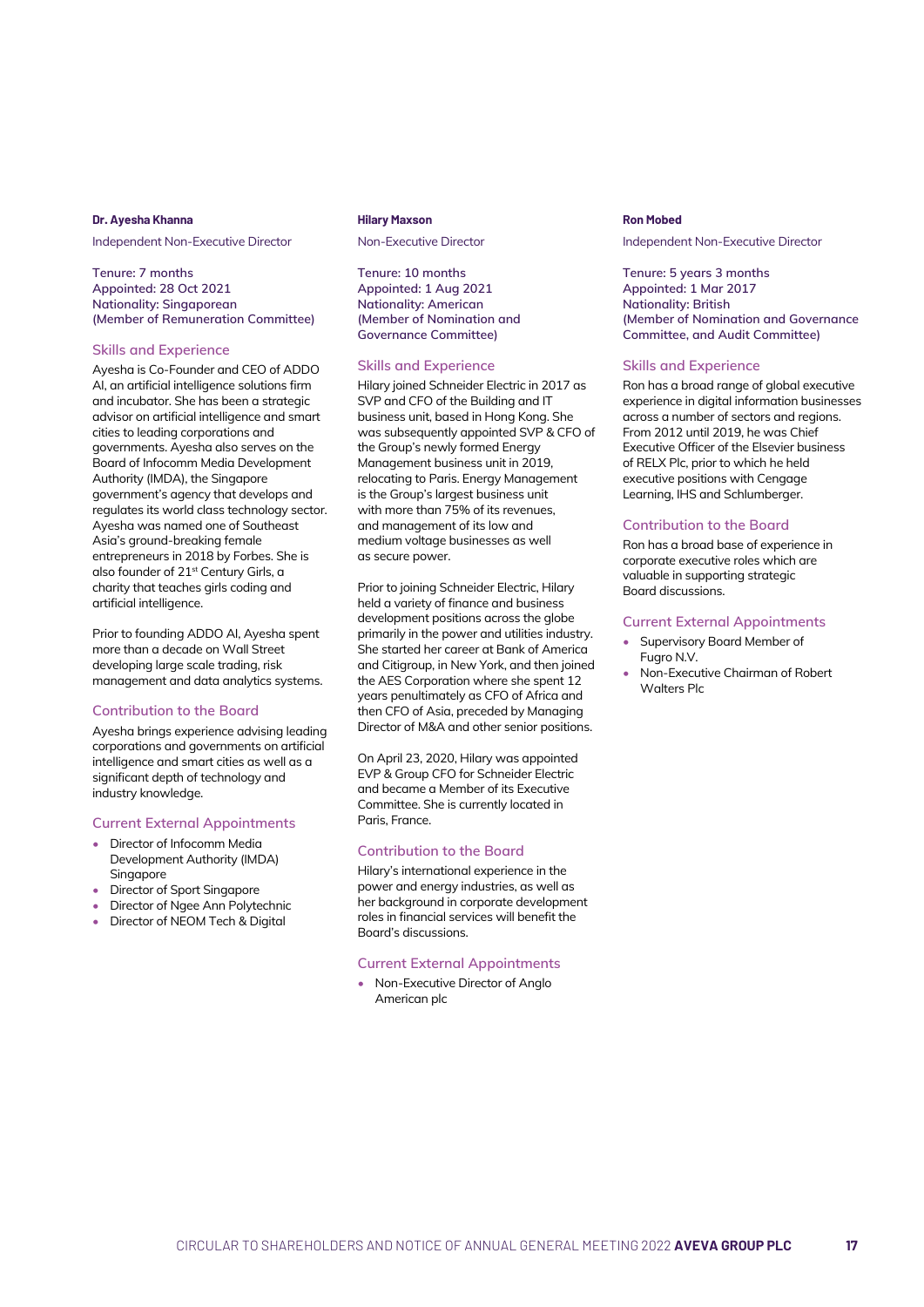#### **Anne Stevens**

Independent Non-Executive Director

**Tenure: 1 month Appointed: 1 May 2022 Nationality: American (Member of Audit Committee and Remuneration Committee from 1 May 2022)**

# **Skills and Experience**

Anne brings strong leadership skills and broad international business experience including a wealth of commercial expertise in North, Central and South America.

Until April 2022, Anne was an Independent Non-Executive Director and Chair of the Remuneration Committee of Anglo American plc.

Anne was Chief Executive of GKN until April 2018 having previously been an Independent Non-Executive Director. Anne has held a number of executive positions including Chairman and CEO of SA IT Services, Chairman and CEO of Carpenter Technology Corporation and COO for the Americas at Ford Motor Company. Her early career was spent at Exxon Corporation, where she held roles in engineering, product development, and sales and marketing.

# **Contribution to the Board**

Anne has broad international business experience gained across a number of senior roles. Her wealth of knowledge in engineering and product development is particularly relevant to the Company and Committee experience means she is ideally suited to being a member of both the Audit and Remuneration Committees.

#### **Current External Appointments**

- Non-Executive Director of Aston Martin Lagonda Global Holdings plc
- Non-Executive Director of Harbour Energy plc